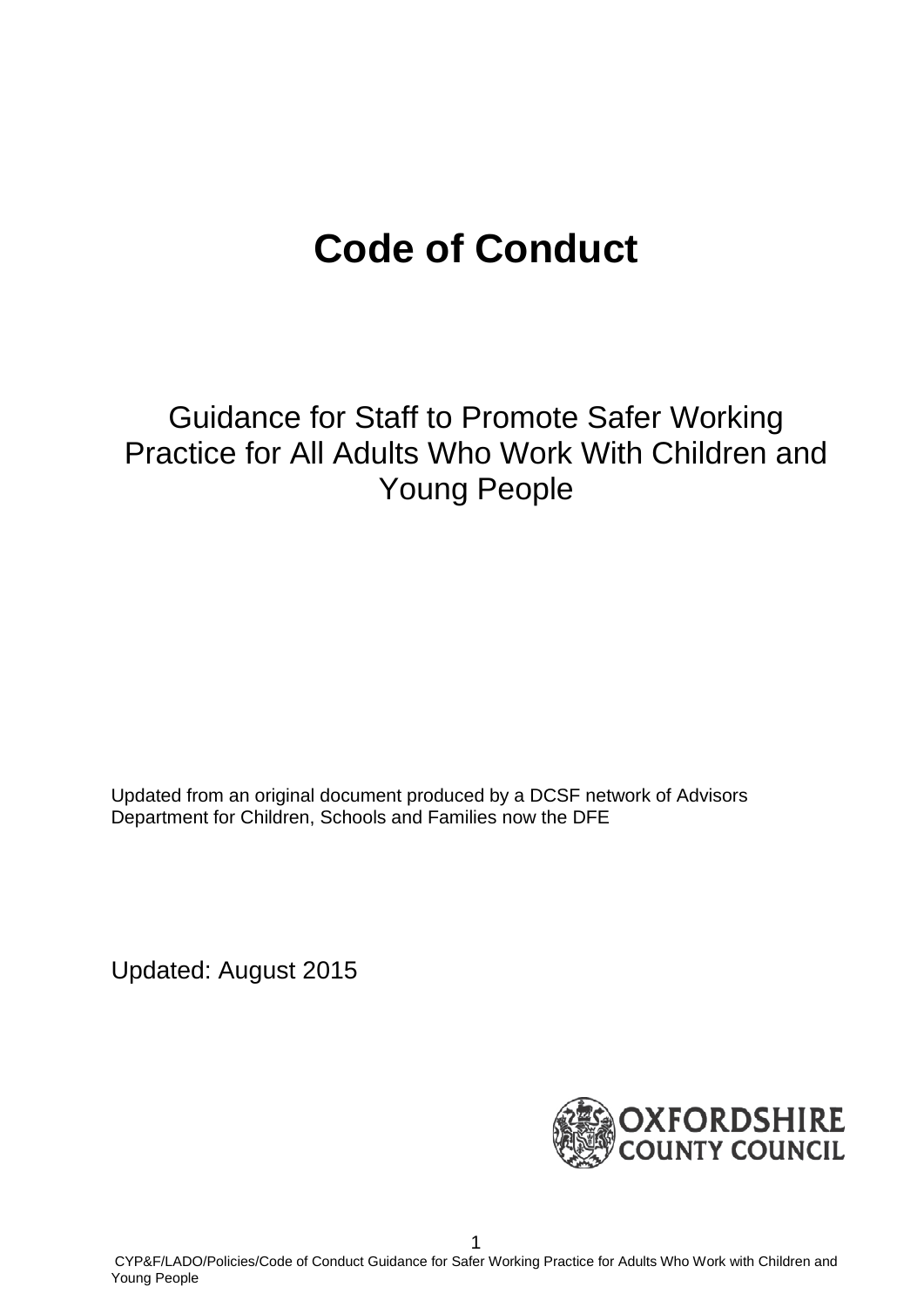**This guidance is based upon an original IRSC document** *'Guidance for Safe Working Practice for the Protection of Children and Adults in Education Settings'***, commissioned by DfES**

Investigation Referral and Support Co-ordinators network

 $^2$  September 2006. This document is still in use and has relevance for those working in education settings

<sup>3</sup> Department for Education and Skills. now known as Department for Children, Schools and Families (DCSF)

2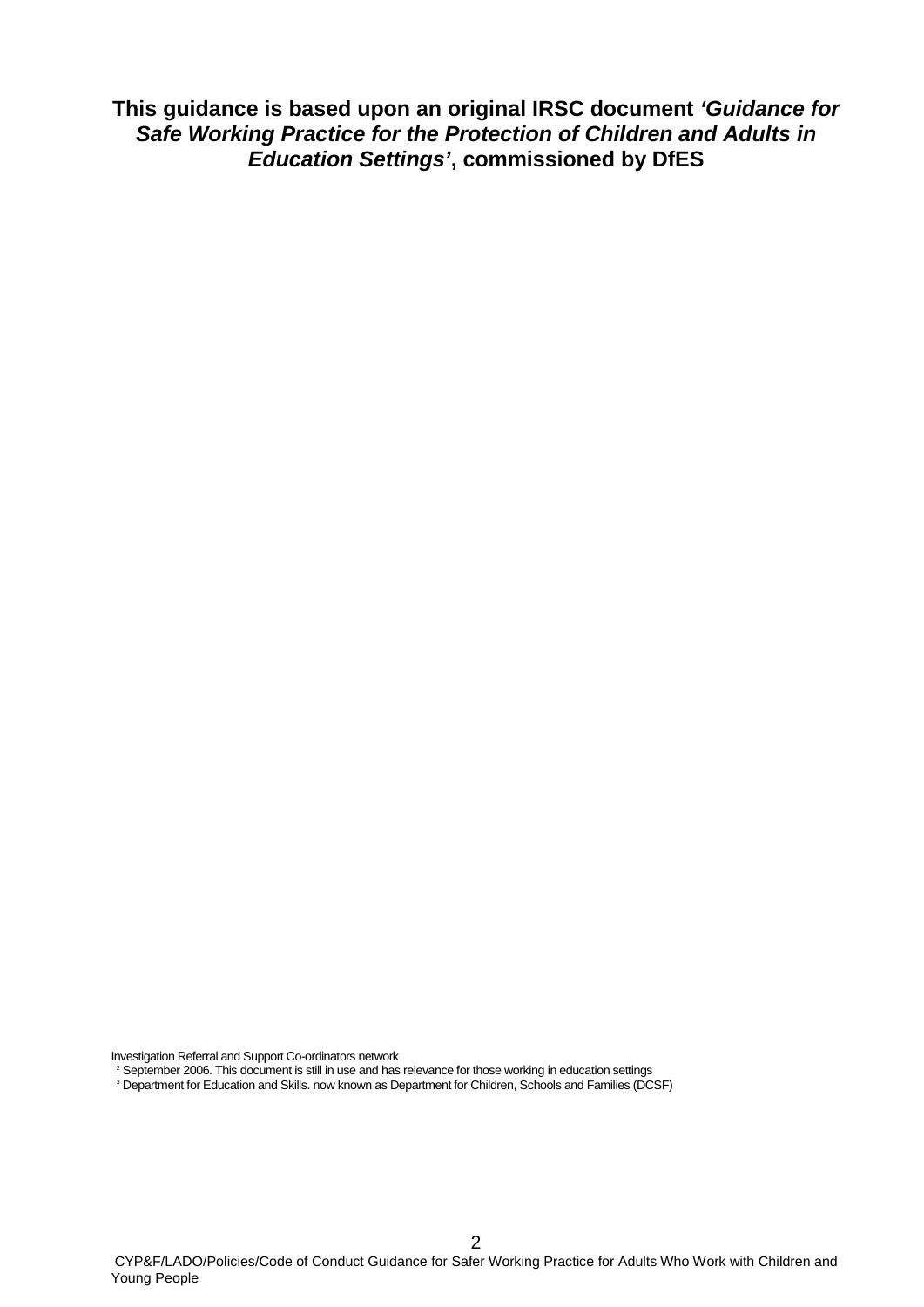# **Contents**

|                   | <b>Section 1 Overview</b>                                                 |           |
|-------------------|---------------------------------------------------------------------------|-----------|
| 1.1<br>1.2        | Background<br>What to do if you are worried a child is being abused       | 4<br>5    |
|                   | <b>Section 2 Using the Guidance</b>                                       |           |
| 2.1               | <b>Status of Document</b>                                                 | 6         |
| 2.2               | Purpose of the Guidance                                                   | 6         |
| 2.3               | <b>Underlying Principles</b>                                              | 6         |
| 2.4<br>2.5        | <b>Definitions</b><br>How to Use the Document                             | 7<br>8    |
|                   | <b>Section 3 Guidance for Safer Working Practices</b>                     |           |
| 1                 | Context                                                                   | 9         |
| 2                 |                                                                           | 9         |
|                   | 'Unsuitability'                                                           |           |
| 3                 | Duty of Care                                                              | 9         |
| 4                 | Confidentiality                                                           | 10        |
| 5                 | Making a Professional Judgment                                            | 11        |
| 6                 | Power and Positions of Trust                                              | 11        |
| 7                 | <b>Propriety and Behaviour</b>                                            | 12        |
| 8                 | Dress and Appearance                                                      | 13        |
| 9                 | Personal Living Space                                                     | 13        |
| 10                | Gifts, Rewards and Favouritism                                            | 13        |
| 11                | Infatuations                                                              | 14        |
| 12                | Communication with Children and Young People (Including use of Technology | 15        |
| 13                | <b>Social Contact</b>                                                     | 15        |
| 14                | <b>Sexual Contact</b>                                                     | 16        |
| 15                | <b>Physical Contact</b>                                                   | 17        |
| 16                | Other Activities that Require Physical Contact                            | 19        |
| 17                | <b>Behaviour Management</b>                                               | 20        |
| 18                | Use of Physical Intervention                                              | 21        |
| 19                | Children and Young People in Distress                                     | 22        |
| 20                | Intimate Care                                                             | 23        |
| 21                | <b>Personal Care</b>                                                      | 23        |
| 22                | First Aid and Administration of Medication                                | 24        |
| 23                | One to One Situations                                                     | 24        |
| 24                | <b>Home Visits</b>                                                        | 25        |
| 25                | Transporting Children and Young People                                    | 26        |
| 26                | <b>Trips and Outings</b>                                                  | 27        |
| 27                | Photography and Video                                                     | 27        |
| 28                | Access to Inappropriate Images and Internet Usage                         | 28        |
| 29                | Whistle Blowing                                                           | 29        |
| 30                | Sharing Concerns and Recording Incidents                                  | 29        |
| 31                | <b>Teacher Standards</b>                                                  | 30        |
| <b>Appendices</b> |                                                                           | $31 - 32$ |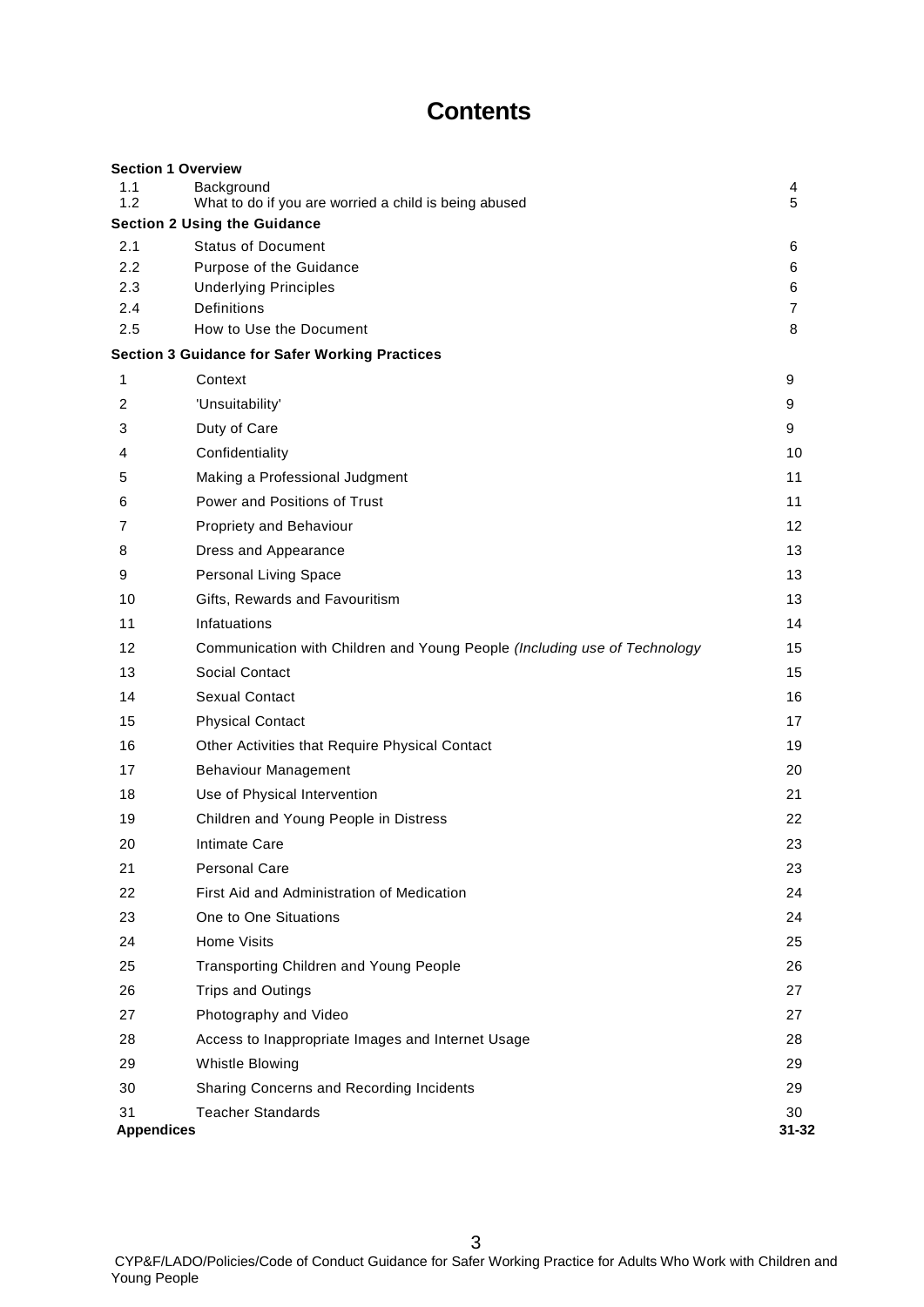# **Section 1: Overview**

# **1.1. Background**

All adults who come into contact with children and young people in their work have a duty of care to safeguard and promote their welfare.

The Children Act 1989 and 2004, places a duty on organisations to safeguard and promote the well-being of children and young people. This includes the need to ensure that all adults who work with or on behalf of children and young people in these organisations are competent, confident and safe to do so.

In schools the requirement for a Code of Conduct for staff became mandatory following new safeguarding guidance "Keeping Children Safe in Education" in April 2014. The vast majority of adults who work with children act professionally and aim to provide a safe and supportive environment which secures the well-being and very best outcomes for children and young people in their care. However, it is recognised that in this area of work tensions and misunderstandings can occur. It is here that the behaviour of adults can give rise to allegations of abuse being made against them. Allegations may be malicious or misplaced. They may arise from differing perceptions of the same event, but when they occur, they are inevitably distressing and difficult for all concerned. Equally, it must be recognised that some allegations will be genuine and there are adults who will deliberately seek out, create or exploit opportunities to abuse children. It is therefore essential that all possible steps are taken to safeguard children and young people and ensure that the adults working with them are safe to do so.

This document has been produced by a team of individuals from various backgrounds who are knowledgeable about allegation procedures and the circumstances in which allegations might arise and provides practical guidance for anyone who works with, or on behalf of children and young people regardless of their role, responsibilities or status. It seeks to ensure that the duty to promote and safeguard the wellbeing of children is in part, achieved by raising awareness of illegal, unsafe and inappropriate behaviours. This document also constitutes a code of conduct and can be used as part of staff induction.

Whilst every attempt has been made to cover a wide range of situations, it is recognised that this guidance cannot cover all eventualities. There may be times when professional judgments are made in situations not covered by this document, or which directly contravene the guidance given by their employer. It is expected that in these circumstances adults will always advise their senior colleagues of the justification for any such action already taken or proposed.

It is also recognised that not all adults who work with children and young people work as paid or contracted employees. The principles and guidance outlined in this document still apply and should be followed by all adults whose work brings them into contact with children and young people, whether volunteers, governors or others in contact with children.

The guidance contained in this document has due regard to current legislation and statutory guidance.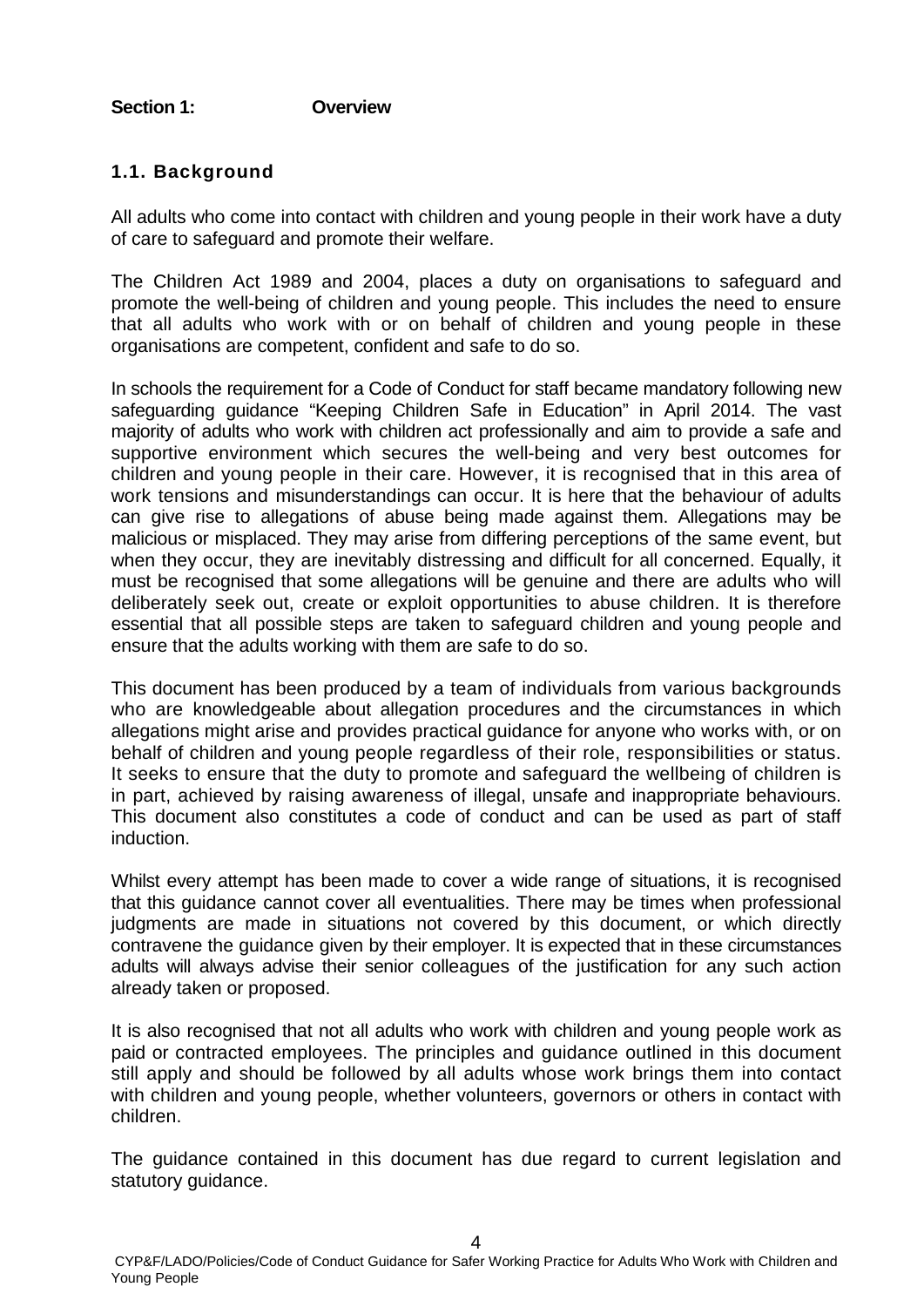# **1.2. What to do if you are worried a child is being abused**

Everyone working with children and young people should be familiar with local procedures and protocols for safeguarding the welfare of children and young people. Adults have a duty to report any child protection or welfare concerns to a designated member of staff in their organisation and/or report any concerns to the local social care office.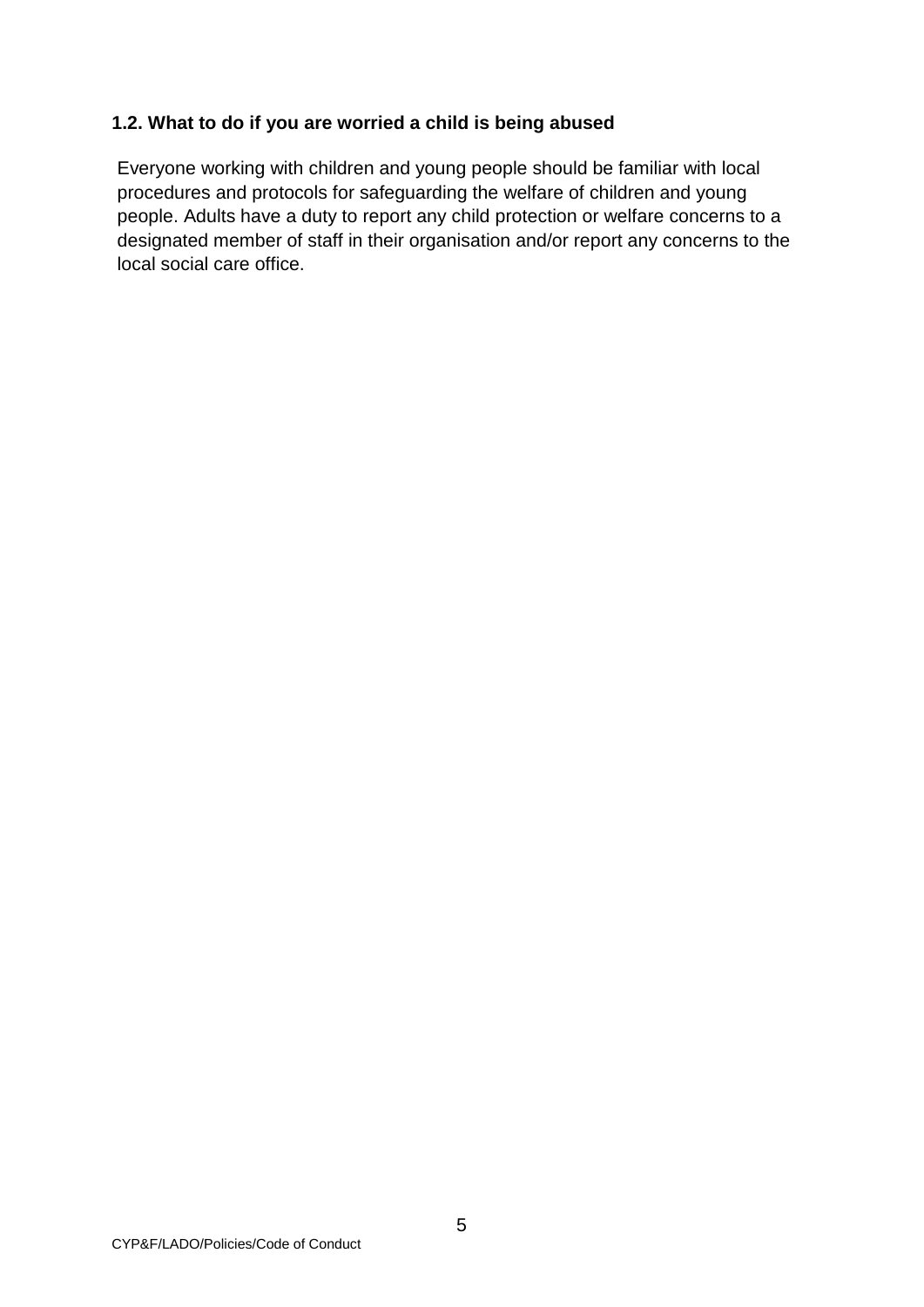# **Section 2: Using the Guidance**

# **2.1. Status of Document**

This document acts as a code of conduct and to form part of every induction process. It will not replace or take priority over additional codes of conduct produced by organisations.

This is a generic document that should complement existing professional procedures, protocols and guidance which relate to specific roles, responsibilities or professional practices.

# **2.2. Purpose of Guidance**

It is important that all adults working with children understand that the nature of their work and the responsibilities related to it, place them in a position of trust. This practice guidance provides clear advice on appropriate and safe behaviours for all adults working with children in paid or unpaid capacities, in all settings and in all contexts. The guidance aims to:

- Keep children safe by clarifying which behaviours constitute safe practice and which behaviours should be avoided;
- Assist adults working with children to work safely and responsibly and to monitor their own standards and practice;
- Support managers and employers in setting clear expectations of behaviour and/or codes of practice relevant to the services being provided;
- Support employers in giving a clear message that unlawful or unsafe behaviour is unacceptable and that, where appropriate, disciplinary or legal action will be taken;
- Support safer recruitment practice;
- Minimise the risk of misplaced or malicious allegations made against adults who work with children and young people;
- Reduce the incidence of positions of trust being abused or misused.
- Fulfill requirements as a code of conduct and act as part of staff induction.

Employers should be familiar with, and know how to access, their Local Safeguarding Children's Board's policy and procedures for managing allegations against staff. (See "Keeping Children Safe in Education" April 2014 DFE)

# **2.3. Underpinning Principles**

• The welfare of the child is paramount.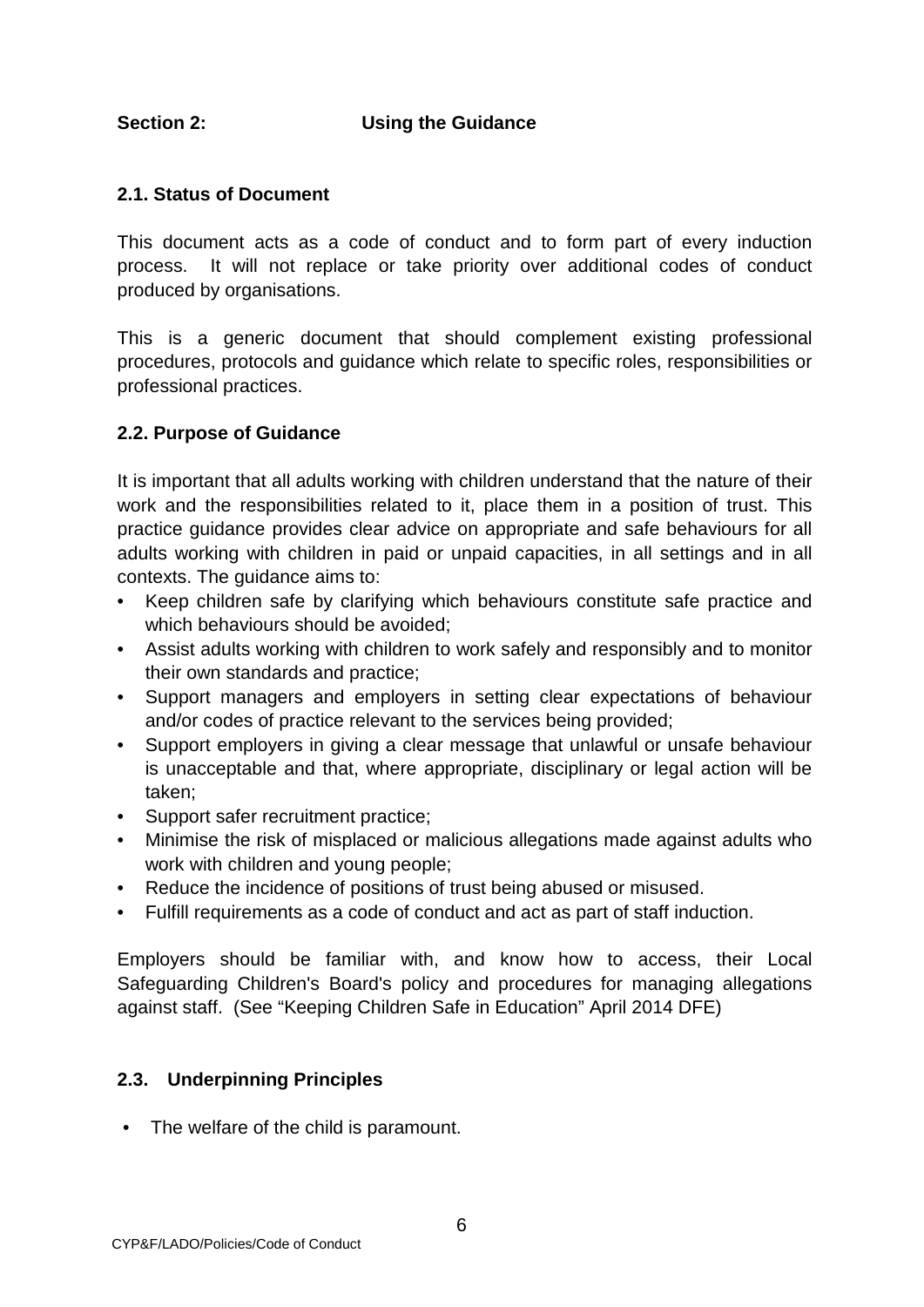- It is the responsibility of all adults to safeguard and promote the welfare of children and young people. This responsibility extends to a duty of care for those adults employed, commissioned or contracted to work with children and young people.
- Adults who work with children are responsible for their own actions and behaviour and should avoid any conduct which would lead any reasonable person to question their motivation and intentions.
- Adults should work and be seen to work, in an open and transparent way. The same professional standards should always be applied regardless of culture, disability, gender, language, racial origin, religious belief and/or sexual identity.
- Adults should continually monitor and review their practice and ensure they follow the guidance contained in this document.

# **2.4. Definitions**

**Children and Young People:** Throughout this document references are made to "children and young people". These terms are interchangeable and refer to children who have not yet reached their 18' birthday. This guidance, however also has value for those working with vulnerable adults.

**Adults:** References to 'adults' or 'volunteers' refer to any adult who is employed, commissioned or contracted to work with or on behalf of, children and young people, in either a paid or unpaid capacity.

**Manager:** The term 'manager' refers to those adults who have responsibility for managing services including the supervision of employees and/or volunteers at any level.

**Employer:** The term 'employer' refers to the organisation which employs, or contracts to use the services of individuals in pursuit of the goals of that organisation. In the context of this document, the term 'employer' is also taken to include 'employing' the unpaid services of volunteers.

**Safeguarding:** Process of protecting children from abuse or neglect, preventing impairment of their health and development, and ensuring they are growing up in circumstances consistent with the provision of safe and effective care that enables children to have optimum life chances and enter adulthood successfully.

**Duty of Care:** The duty which rests upon an individual or organisation to ensure that all reasonable steps are taken to ensure the safety of a child or young person involved in any activity or interaction for which that individual or organisation is responsible. Any person in charge of, or working with children and young people in any capacity is considered, both legally and morally to owe them a duty of care.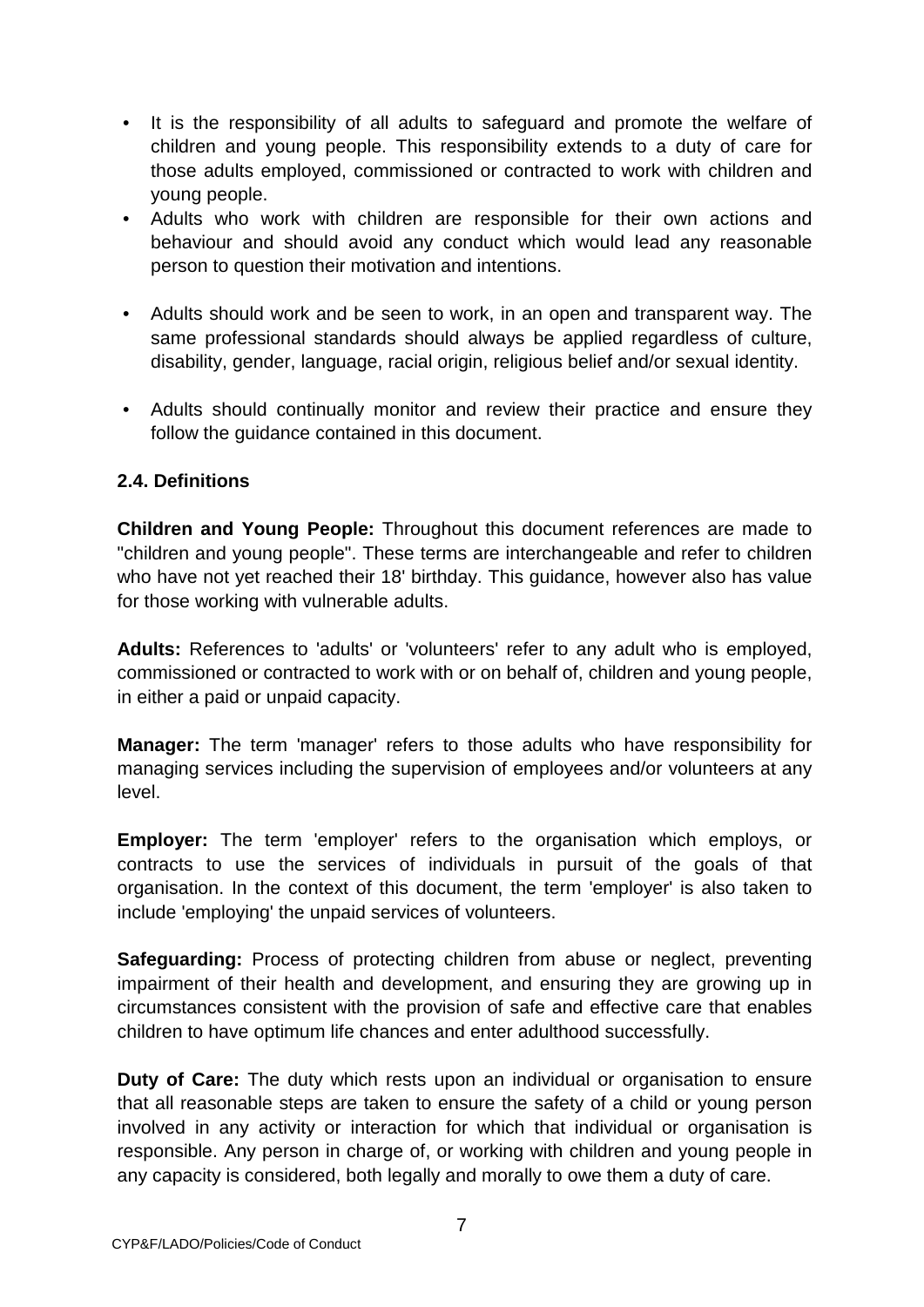# **2.5. How to Use the Document**

This document is relevant to both individuals and organisations working with or on behalf of children and young people. Where an individual works independently and does not work as part of an organisation references made to the 'senior manager' should be taken to refer to parents or those with parenting responsibilities.

Each section provides general guidance about a particular aspect of work undertaken with children and young people with, in the right hand column, specific guidance about which behaviours should be avoided and which are recommended. Some organisations may need to adapt or add to the guidance to meet their specific practices or contexts, the document has however, been written for a generic audience and most, if not all of the content, is applicable to all adults who work with children and young people. The diagram in Appendix 1 illustrates how the guidance could be used as a basis for developing specific agency guidance. Appendix 2 provides a visual framework for understanding how the document fits with safer recruitment and selection and procedures and those which relate to disciplinary proceedings.

Organisations and settings who provide services for children and young people should use this guidance to develop and promote safer working practice by ensuring that all employees and volunteers are made aware of its contents and have access to it. Schools must use this or an attendance code of conduct.

Incorporating the use of this document in recruitment and selection processes will help to prevent and deter unsuitable people from working with children and young people. Providing employees and volunteers with clear guidance on appointment and revisiting this through induction, supervision, performance management, training programs etc., will also help to ensure a safer children's workforce. Employers and managers will be better placed to deal with unsuitable or inappropriate behaviour if their expectations have been made clear and reinforced throughout a person's employment and there is evidence that this has been done.

Individuals should follow this guidance in their day to day practice. It should also be referred to when taking on new work, different duties or additional responsibilities.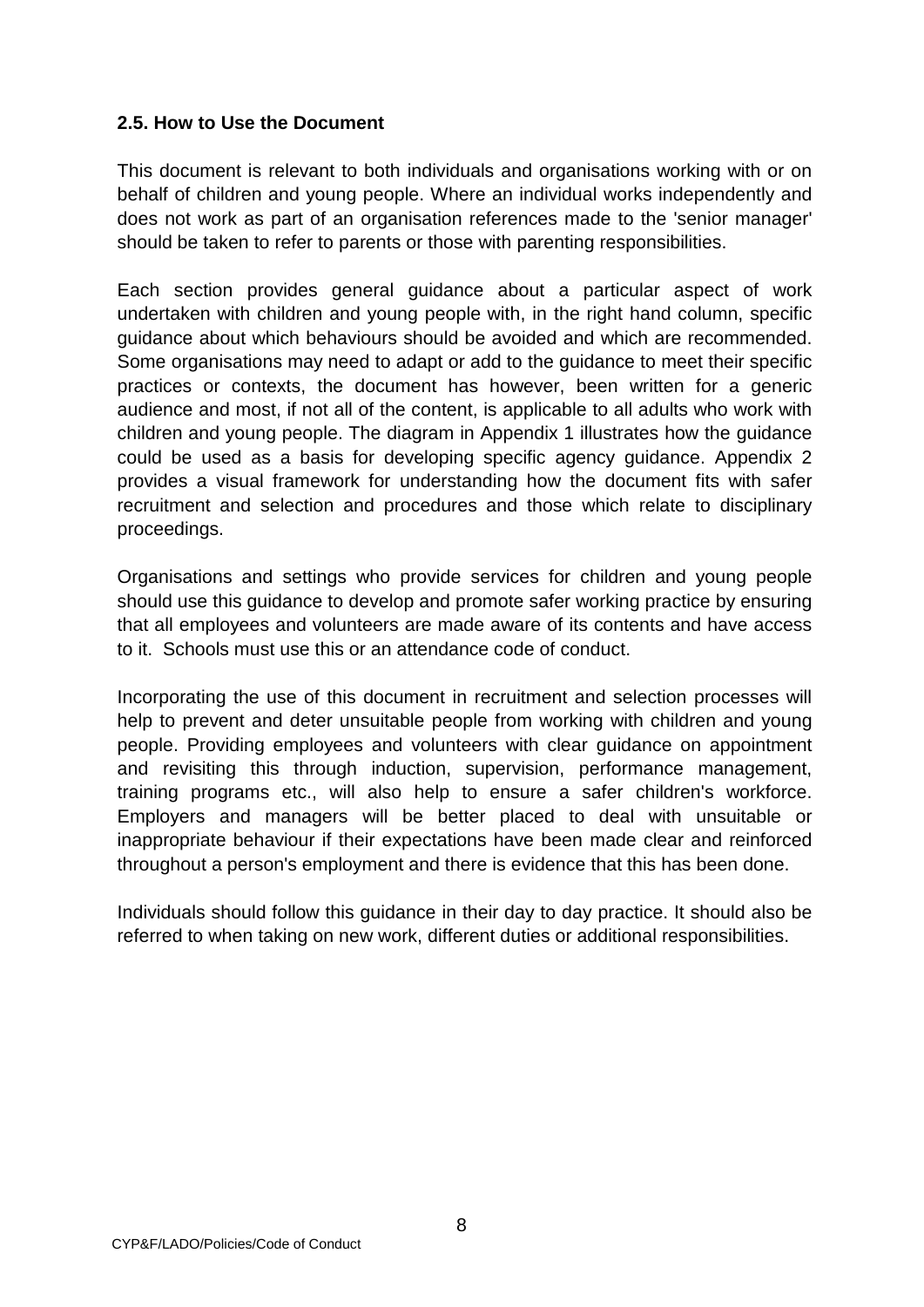# **Guidance for Safe Working Practice**

# **Section 3:**

# **1. Context**

All adults who work with children and young people have a crucial role to play in shaping their lives. They have a unique opportunity to interact with children and young people in ways that are both affirming and inspiring. This guidance has been produced to help adults working in all settings to establish safe and responsive environments which safeguard young people and reduce the risk of adults being unjustly accused of improper or unprofessional conduct.

# **2. 'Unsuitability'**

The guidance contained in this document is an attempt to identify what behaviours are expected of adults who work with children and young people. Adults whose practice deviates from this guidance and/or their professional or employment-related code of conduct may bring into question their suitability to work with children and young people.

# **3. Duty of Care**

All adults who work with, and on behalf of children are accountable for the way in which they exercise authority; manage risk; use resources; and safeguard children and young people.

Whether working in a paid or voluntary capacity, these adults have a duty to keep children and young people safe and to protect them from sexual, physical and emotional harm. Children and young people have a right to be treated with respect and dignity. It follows that trusted adults are expected to take reasonable steps to ensure the safety and well-being of children and young people. Failure to do so may be regarded as neglect".

The duty of care is in part, exercised through the development of respectful and caring relationships between adults and children and young people. It is also exercised through the behaviour of the adult, which at all times should demonstrate integrity, maturity and good judgment.

#### *This means that these guidelines:*

- *Apply to all adults working in all settings whatever their position, role, or responsibilities.*
- *May provide guidance where an individual's suitability to work with children and young people has been called into question.*

#### *This means that adults should:*

- *Have a clear understanding about the nature and content of this document*
- *Discuss any uncertainties or confusion with their line manager*
- *Understand what behaviours may call into question their suitability to continue to work with children and young people*

# *This means that adults should:*

- *Understand the responsibilities, which are part of their employment or role, and be aware that sanctions will be applied if these provisions are breached*
- *Always act, and be seen to act, in the child's best interests*
- *Avoid any conduct which would lead any reasonable person to question their motivation and intentions*
- *Take responsibility for their own actions and behaviour*

#### *This means that employers should:*

- *Ensure that appropriate safeguarding and child protection policies and procedures are adopted, implemented and monitored*
- *Ensure that codes of conduct/practices are continually monitored and reviewed*
- *Ensure that where services of activities are provided by another body, the body concerned has appropriate safeguarding policies and procedures.*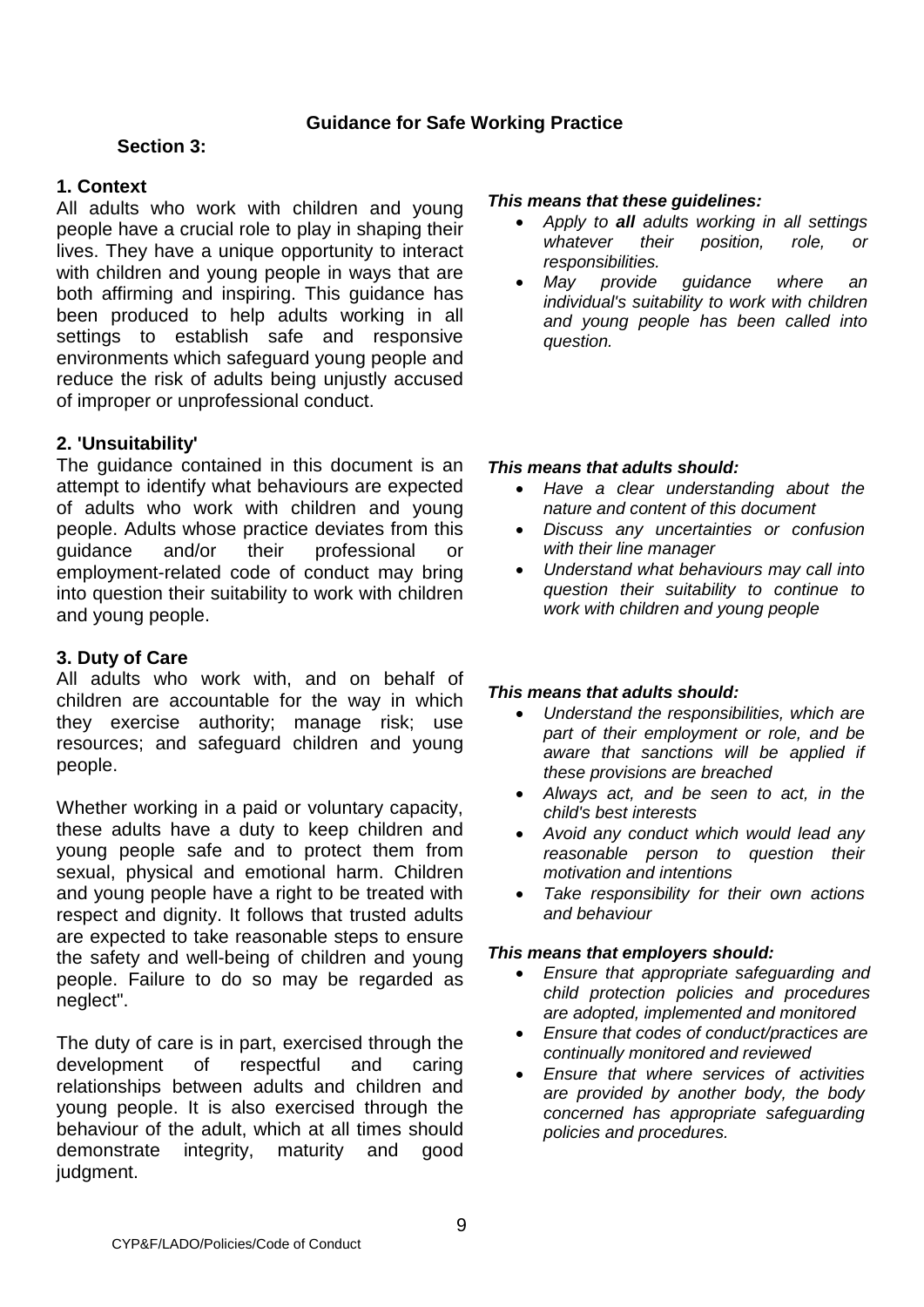Everyone expects high standards of behaviour from adults who work with children and young people. When individuals accept such work, they need to understand and acknowledge the responsibilities and trust inherent in that role.

Employers also have a duty of care towards their employees, both paid and unpaid, under the Health and Safety at Work Act 1974. This requires them to provide a safe working environment for adults and provide guidance about safe working practices. Employers also have a duty of care for the well-being of employees and to ensure that employees are treated fairly and reasonably in all circumstances. The Human Rights Act 1998 sets out important principles regarding protection of individuals from abuse by state organisations or people working for those institutions. Adults who are subject to an allegation should therefore be supported and the principles of natural justice applied.

The Health and Safety Act 1974 also imposes a duty on employees to take care of themselves and anyone else who may be affected by their actions or failings. An employer's duty of care and the adult's duty of care towards children should not conflict. This 'duty' can be demonstrated through the use and implementation of these guidelines.

# **4. Confidentiality**

Adults may have access to confidential information about children and young people in order to undertake their responsibilities. In some circumstances they may have access to or be given highly sensitive or private information. These details must be kept confidential at all times and only shared when it is in interests of the child to do so. Such information must not be used to intimidate, humiliate, or embarrass the child or young person concerned.

If an adult who works with children is in any doubt about whether to share information or keep it confidential he or she should seek guidance from a senior member of staff or nominated child protection person. Any actions should be in line with locally agreed information sharing protocols.

- *Foster a culture of openness and support*
- *Ensure that systems are in place for concerns to be raised*
- *Ensure that adults are not placed in situations which render them particularly vulnerable*
- *Ensure all adults have access to and understand this guidance and related policies and procedures*
- *Ensure that all job descriptions reflect an individual duty of care*

# *This means that adults:*

- *Be clear about when information can be shared and in what circumstances it is appropriate to do so*
- *Are expected to treat information they receive about children and young people in a discreet and confidential manner.*
- *Should seek advice from a senior member of staff if they are in any doubt about sharing information they hold or which has been requested of them*
- *Need to know to whom any concerns allegations should be reported*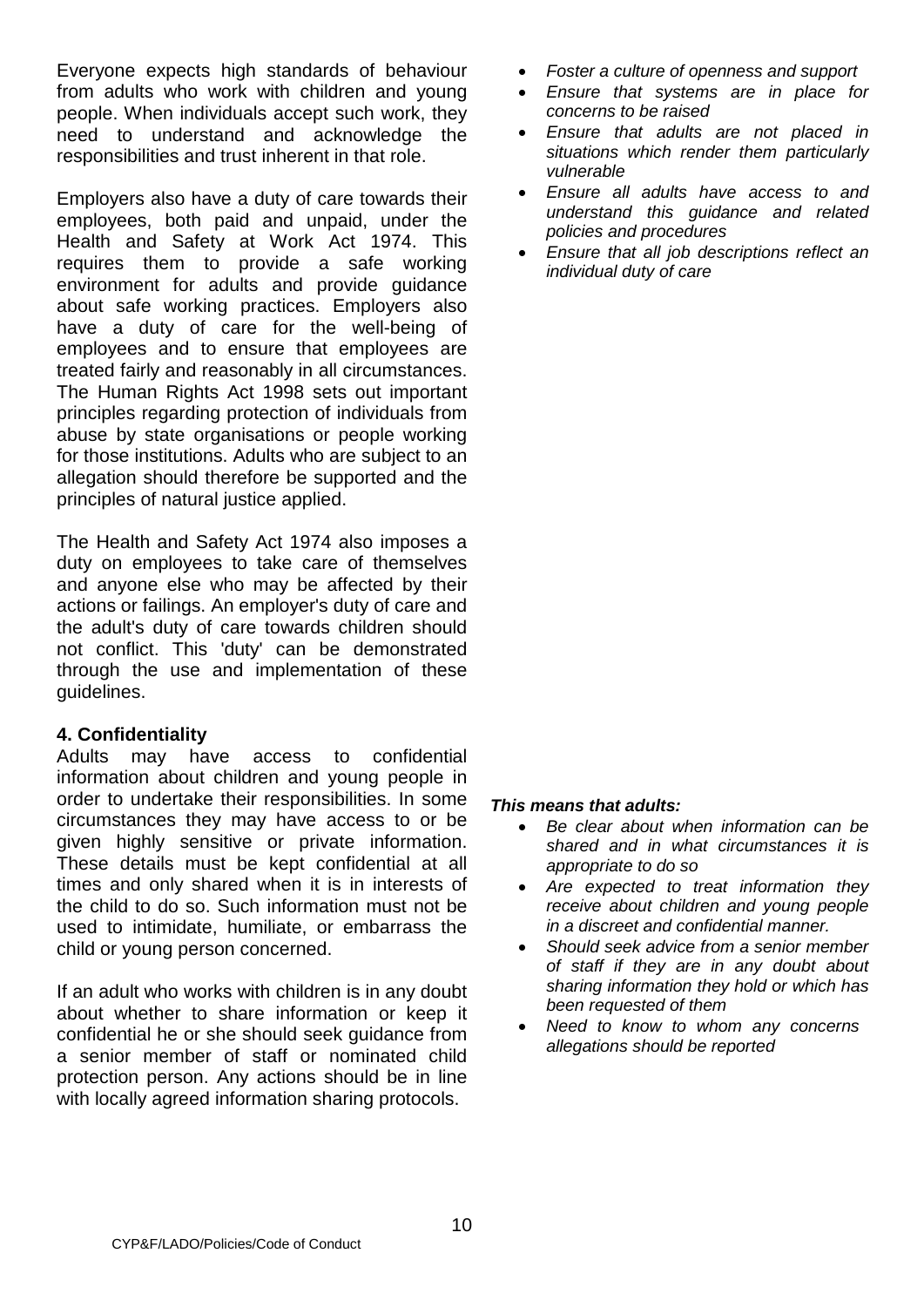The storing and processing of personal information about children and young people is governed by the Data Protection Act 1998. Employers should provide clear advice to adults about their responsibilities under this legislation.

Whilst adults need to be aware of the need to listen to and support children and young people, they must also understand the importance of not promising to keep secrets. Neither should they request this of a child young person under any circumstances.

Additionally, concerns and allegations about adults should be treated as confidential and passed to a senior manager without delay.

# **5. Making a Professional Judgment**

This guidance cannot provide a complete checklist of what is, or is not inappropriate behaviour for adults in all circumstances. There may be occasions and circumstances in which adults have to make decisions or take action in the best interests of the child or young person which could contravene this guidance or where no guidance exists. Individuals are expected to make judgements about their behaviour in order to secure the best interests and welfare of the children in their charge. Such judgements, in these circumstances, should always be recorded and shared with a senior manager or if the adult does not work for an organisation, with the parent or carer. In undertaking these actions individuals will be seen to be acting reasonably.

#### **6. Power and Positions of Trust**

As a result of their knowledge, position and/or authority invested in their role, all adults working with children and young people are in positions of trust in relation to the young people in their care. Broadly speaking, a relationship of trust can be described as one in which one party is in a position of power or influence over the other by virtue of their work or the nature of their activity. It is vital for all those in positions of trust to understand the power this can give them over those they care for and the responsibility they must exercise as a consequence of this relationship.

#### *This means that where no specific guidance exists adults should:*

- *Discuss the circumstances that informed their action, or their proposed action, with a senior manager, or with the parent/carer if not working for an organization*
- *Report any actions which could be misinterpreted to their senior manager*
- *Always discuss any misunderstanding, accidents or threats with a senior manager*
- *Always record discussions and reason why actions were taken.*
- *Record any areas of disagreement about course of action taken and if necessary referred to a higher authority*

- *Use their position to gain access to information for their own or others' advantage*
- *Use their position to intimidate, bully, humiliate, threaten, coerce or undermine children or young people*
- *Use their status and standing to form or promote relationships which are of a sexual nature, or which may become so*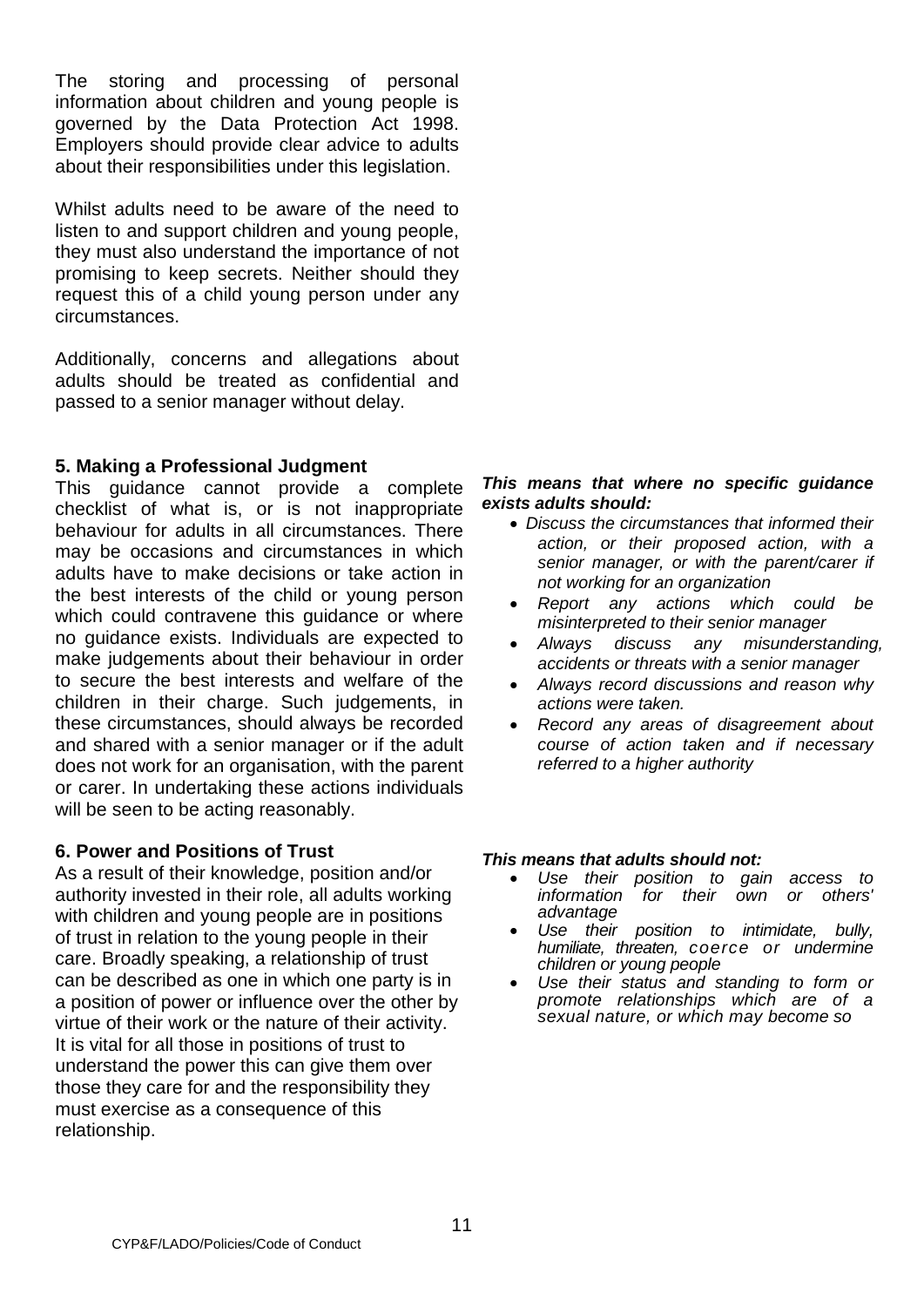A relationship between an adult and a child or young person cannot be a relationship between equals. There is potential for exploitation and harm of vulnerable young people. Adults have a responsibility to ensure that an unequal balance of power is not used for personal advantage or gratification. Adults should always maintain appropriate professional boundaries and avoid behaviour which might be misinterpreted by others. They should report and record any incident with this potential.

Where a person aged 18 or over is in a specified position of trust with a child under 18, it is an offence for that person to engage in sexual activity with or in the presence of that child, or to cause or incite that child to engage in or watch sexual activity.

# **7. Propriety and Behaviour**

All adults working with children and young people have a responsibility to maintain public confidence in their ability to safeguard the welfare and best interests of children and young people. It is therefore expected that they will adopt high standards of personal conduct in order to maintain the confidence and respect of the public in general and all those with whom they work.

There may be times, for example, when an adult's behaviour or actions in their personal life come under scrutiny from local communities, the media or public authorities. This could be because their behaviour is considered to compromise their position in their workplace or indicate an unsuitability to work with children or young people. Misuse of drugs, alcohol or acts of violence would be examples of such behaviour.

Adults in contact with children and young people should therefore understand and be aware, that safe practice also involves using judgement and integrity about behaviours in places other than the work setting.

The behaviour of an adult's partner or other family members may raise similar concerns and require careful consideration by an employer as to whether there may be a potential risk to children and young people in the workplace.

# *This means that adults should not:*

- *Behave in a manner which would lead any reasonable person to question their suitability to work with children or act as a role model*
- *Make, or encourage others to make, unprofessional personal comments which scapegoat, demean or humiliate, or which might be interpreted as such*

- *Be aware that behaviour in their personal lives may impact upon their work with children and young people*
- *Follow any codes of conduct deemed appropriate by their organization*
- *Understand that the behaviour and actions of their partner (or other family members) may raise questions about their suitability to work with children and young people*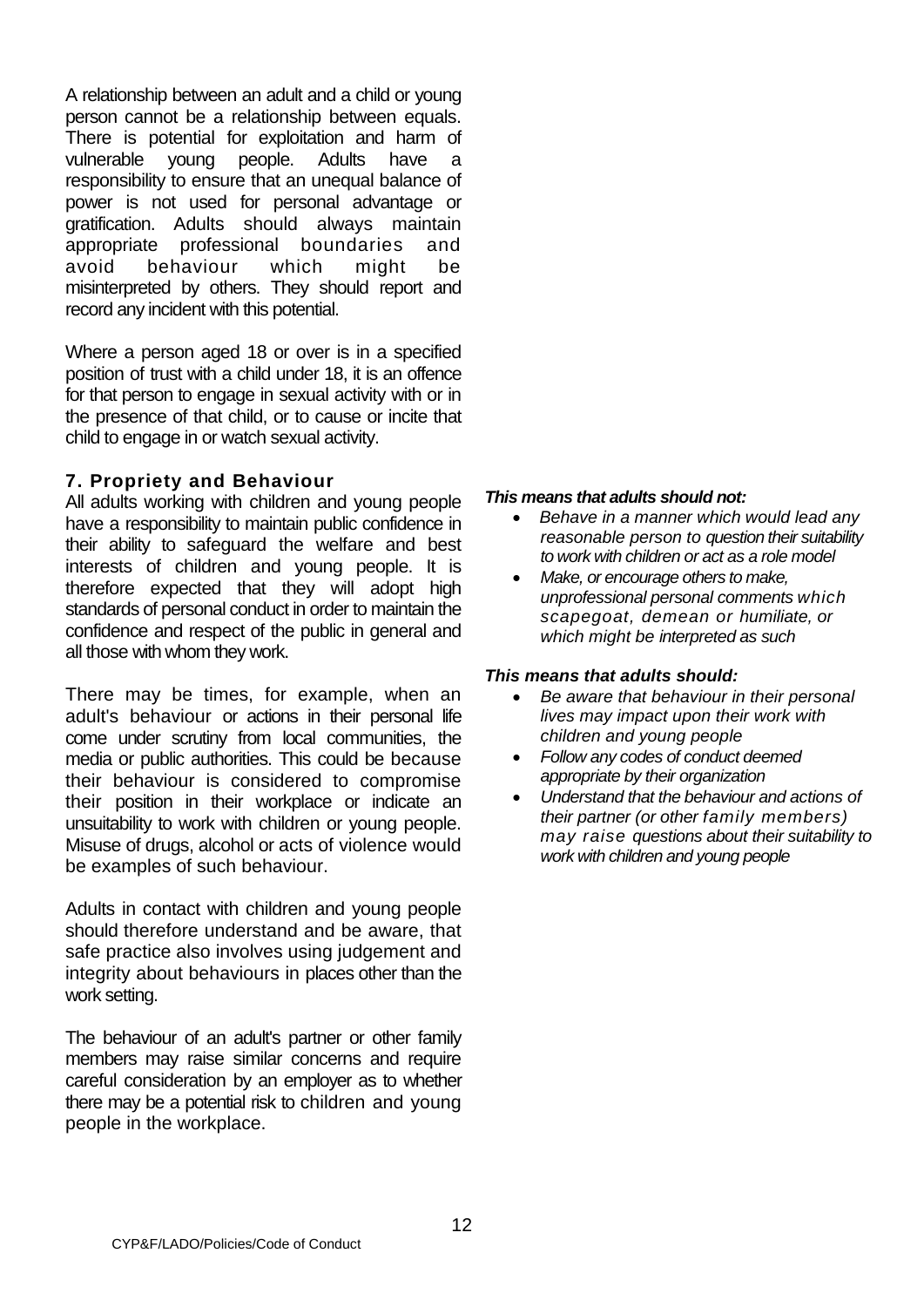#### **8. Dress and Appearance**

A Person's dress and appearance are matters of personal choice and self-expression. However adults should dress in ways which are appropriate to their role and this may need to be different to how they dress when not at work.

Adults who work with children and young people should ensure they take care to ensure they are dressed appropriately for the tasks and the work they undertake.

Those who dress in a manner which could be considered as inappropriate could render themselves vulnerable to criticism or allegations.

#### **9. Personal Living Space**

No child or young person should be invited into, the home of an adult who works with them, unless the reason for this has been firmly established and agreed with parents/ carers and senior managers or the home has been designated by the organisation or regulatory body as a work place e.g. child minders, foster carers.

It is not appropriate for any other organisations to expect or request that private living space be used for work with children and young people.

Under no circumstances should children or young people assist with chores or tasks in the home of an adult who works with them. Neither should they be asked to do so by friends or family of that adult.

#### **10. Gifts, Rewards and Favouritism**

The giving of gifts or rewards to children or young people should be part of an agreed policy for supporting positive behaviour or recognising particular achievements. In some situations, the giving of gifts as rewards may be accepted practice for a group of children, whilst in other situations the giving of a gift to an individual child or young person will be part of an agreed plan, recorded and discussed with senior manager and the parent or carer.

#### *This means that adults should wear clothing which:*

- *Is appropriate to their role*
- *Is not likely to be viewed as offensive, revealing, or sexually provocative*
- *Does not distract, cause embarrassment or give rise to misunderstanding*
- *Is absent of any political or otherwise contentious slogans*
- *Is not considered to be discriminatory and is culturally sensitive*

#### *This means that adults should:*

- *Be vigilant in maintaining their privacy and mindful of the need to avoid placing themselves in vulnerable situations*
- *Challenge any request for their accommodation to be used as an additional resource for the organization.*
- *Be mindful of the need to maintain professional boundaries*
- *Refrain from asking children and young people to undertake personal jobs or errands*

- *Be aware of their organisation's policy on the giving and receiving of gifts*
- *Ensure that gifts received or given in situations which may be misconstrued are declared*
- • *Generally, only give gifts to an individual young person as part of an agreed reward system*
- *Where giving gifts other than as above, ensure that these are of insignificant value*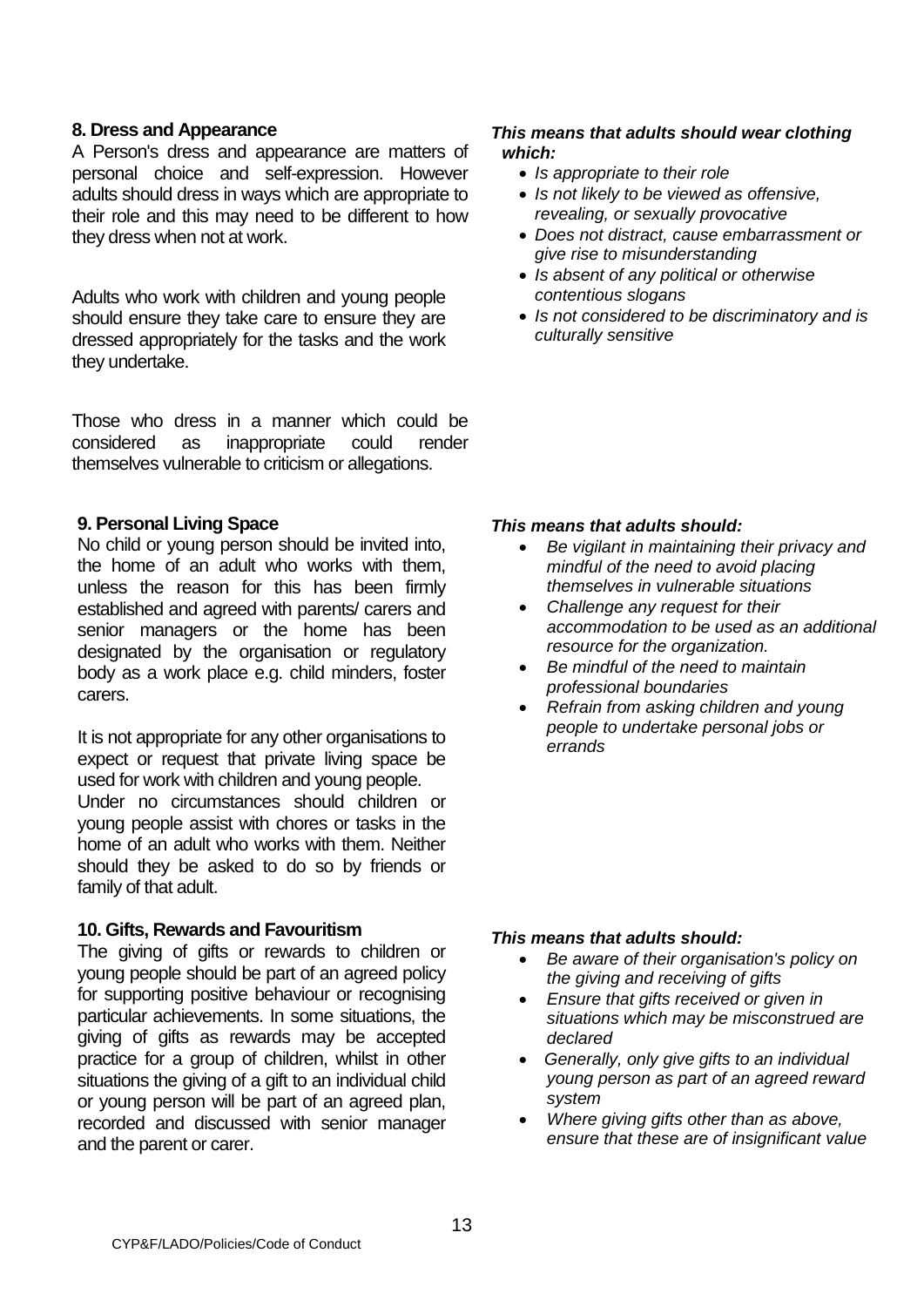It is acknowledged that there are specific occasions when adults may wish to give a child or young person a personal gift. This is only acceptable practice where, in line with the agreed policy, the adult has first discussed the giving of the gift and the reason for it, with the senior manager and/or parent or carer and the action is recorded. Any gifts should be given openly and not be based on favouritism. Adults need to be aware however, that the giving of gifts can be misinterpreted by others as a gesture either to bribe or groom a young person.

Adults should exercise care when selecting children and/or young people for specific activities or privileges to avoid perceptions of favouritism or unfairness. Methods and criteria for selection should always be transparent and subject to scrutiny.

Care should also be taken to ensure that adults do not accept any gift that might be construed as a bribe by others, or lead the giver to expect preferential treatment.

There are occasions when children, young people or parents wish to pass small tokens of appreciation to adults e.g. on special occasions or as a thank-you and this is acceptable. However, it is unacceptable to receive gifts on a regular basis or of any significant value.

# **11. Infatuations**

Occasionally, a child or young person may develop an Infatuation with an adult who works with them. These adults should deal with these situations sensitively and appropriately to maintain the dignity and safety of all concerned. They should remain aware, however, that such infatuations carry a high risk of words or actions being misinterpreted and should therefore make every effort to ensure that their own behaviour is above reproach.

An adult, who becomes aware that a child or young person is developing an infatuation, should discuss this at the earliest opportunity with a senior manager or parent/carer so appropriate action can be taken to avoid any hurt, distress or embarrassment.

• Ensure that all selection processes which concern children and young people are fair and that wherever practicable these are undertaken and agreed by more than one member of staff

- *Report and record any incidents or indications (verbal, written or physical) that suggest a child or young person may have developed an infatuation with an adult in the workplace*
- *Always acknowledge and maintain professional boundaries*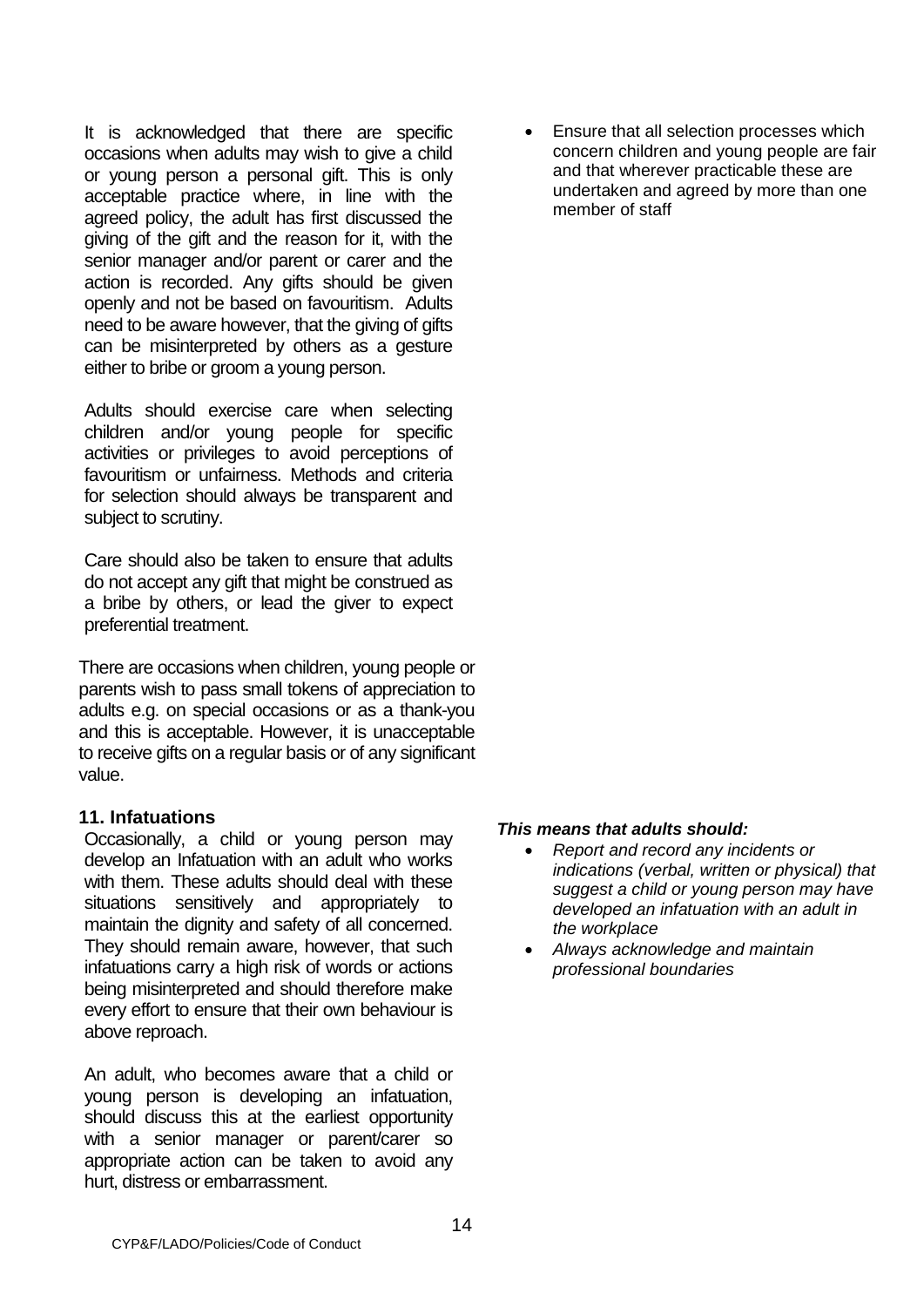# **12. Communication with Children and Young People** *(including the Use of Technology)*

Communication between children and adults, by whatever method, should take place within clear and explicit professional boundaries. This includes the wider use of technology such as mobile phones text messaging, e-mails, digital cameras, videos, web-cams, websites and blogs. Adults should not share any personal information with a child or young person. They should not request, or respond to, any personal information from the child/young person, other than that which might be appropriate as part of their professional role. Adults should ensure that all communications are transparent and open to scrutiny.

Adults should also be circumspect in their communications with children so as to avoid any possible misinterpretation of their motives or any behaviour which could be construed as grooming. They should not give their personal contact details to children and young people including e-mail, home or mobile telephone numbers, unless the need to do so is agreed with senior management and parents/carers. E-mail or text communications between an adult and a child young person outside agreed protocols may lead to disciplinary and/or criminal investigations. This also includes communications through internet based web sites.

Internal e-mail systems should only be used in accordance with the organisation's policy.

# **13. Social Contact**

Adults who work with children and young people should not seek to have social contact them or their families, unless the reason for this contact has been firmly established and agreed with senior managers, or where an adult does not work for an organisation, the parent or Carers.

#### *This means that the organisation should:*

• *Have a communication policy which specifies acceptable and permissible modes of communication*

#### *This means that adults should:*

- *Not give their personal contact details to children or young people, including their mobile telephone number and details of any blogs or personal websites*
- *Only use equipment e.g. mobile phones, provided by organisation to communicate with children, making sure that parents have given permission for this form of communication to be used*
- *Only make contact with children for professional reasons and in accordance with any organization policy Recognise that text messaging is rarely an appropriate response to a child in a crisis situation or at risk of harm. It should only be used as a last resort when other forms of communication are not possible*
- *Not use internet or web-based communication channels to send personal messages to a child/young person*

• Ensure that if a social networking site is used, details are not shared with children and young people and privacy settings are set at maximum

- *Have no secret social contact with children and young people or their parents*
- *Consider the appropriateness of the social contact according to their role and nature of their work*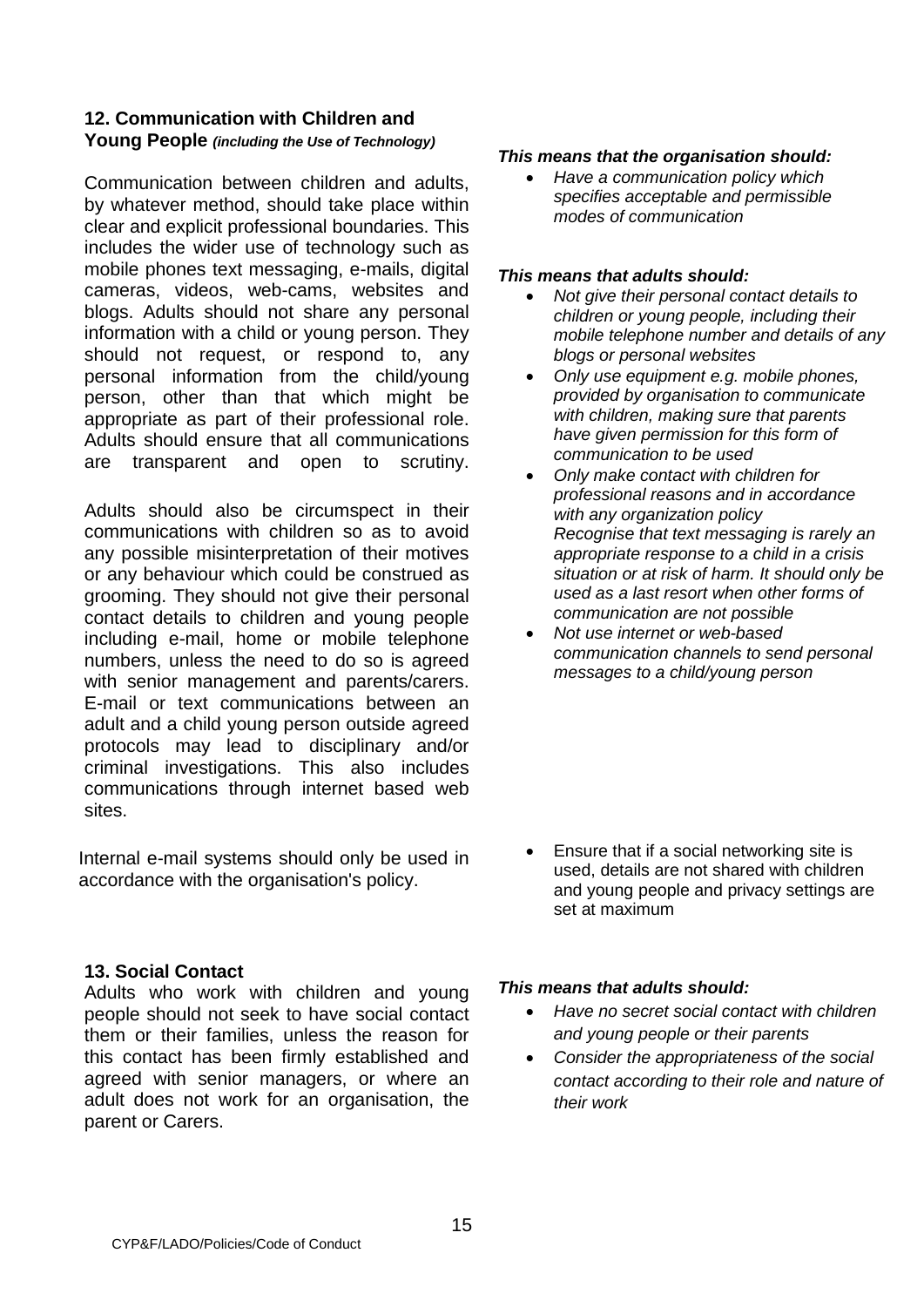If a child or parent seeks to establish social contact or if this occurs coincidentally, the adult should exercise her/his professional judgment in making a response but should always discuss the situation with their manager or with the parent of the child or young person. Adults should be aware that social contact in certain situations can be misconstrued as grooming.

Where social contact is an integral part of work duties, e.g. pastoral work in the community, care should be taken to maintain appropriate personal and professional boundaries. This also applies to social contacts made through interests outside of work or through the adult's own family or personal networks.

It is recognised that some adults may support a parent who may be in particular difficulty. Care needs to be exercised in those situations where the parent comes to depend upon the adult for support outside their professional role. This situation should be discussed with senior management and where necessary referrals made to the appropriate support agency.

#### **14. Sexual Contact**

Adults should clearly understand the need to maintain appropriate boundaries in their contacts with children and young people. Intimate or sexual relationships between children/young people and the adults who work with them will be regarded as a grave breach of trust. Allowing or encouraging a relationship to develop in a way which might lead to a sexual relationship is also unacceptable.

Any sexual activity between an adult and the child or young person with whom they work may be regarded as a criminal offence and will always be a matter for disciplinary action.

Children and young people are protected by specific legal provisions regardless of whether the child or young person consents or not. The sexual activity referred to does not just involve physical contact including penetrative and nonpenetrative acts.

- *Always approve any planned social contact with children or parents with senior colleagues,*
- *Advise senior management of any social contact they have with a child or a parent with who whom they work, which may give rise to concern*
- *Report and record any situation, which may place a child at risk or which may compromise the organisation or their own professional standing.*
- *Be aware that the sending of personal communications such as birthday or faith cards should always be recorded and/or discussed with line manager.*
- *Understand that some communications may be called into question and need to be justified.*

# *This means that adults should not:*

- *Have sexual relationships with children and young people*
- *Have any form of communication with a child or young person which could be interpreted as sexually suggestive or provocative i.e. verbal comments, letters, notes, electronic mail, phone calls, texts, physical contact*
- *Make sexual remarks to, or about, a child/young person*
- *Discuss their own sexual relationships with or in the presence of children or young people*

- *Ensure that their relationships with children and young people clearly take place within the boundaries of a respectful professional relationship*
- *Take care that their language or conduct does not give rise to comment or speculation. Attitudes, demeanour and language all require care and thought, particularly when members of staff are dealing with adolescent boys and girls*.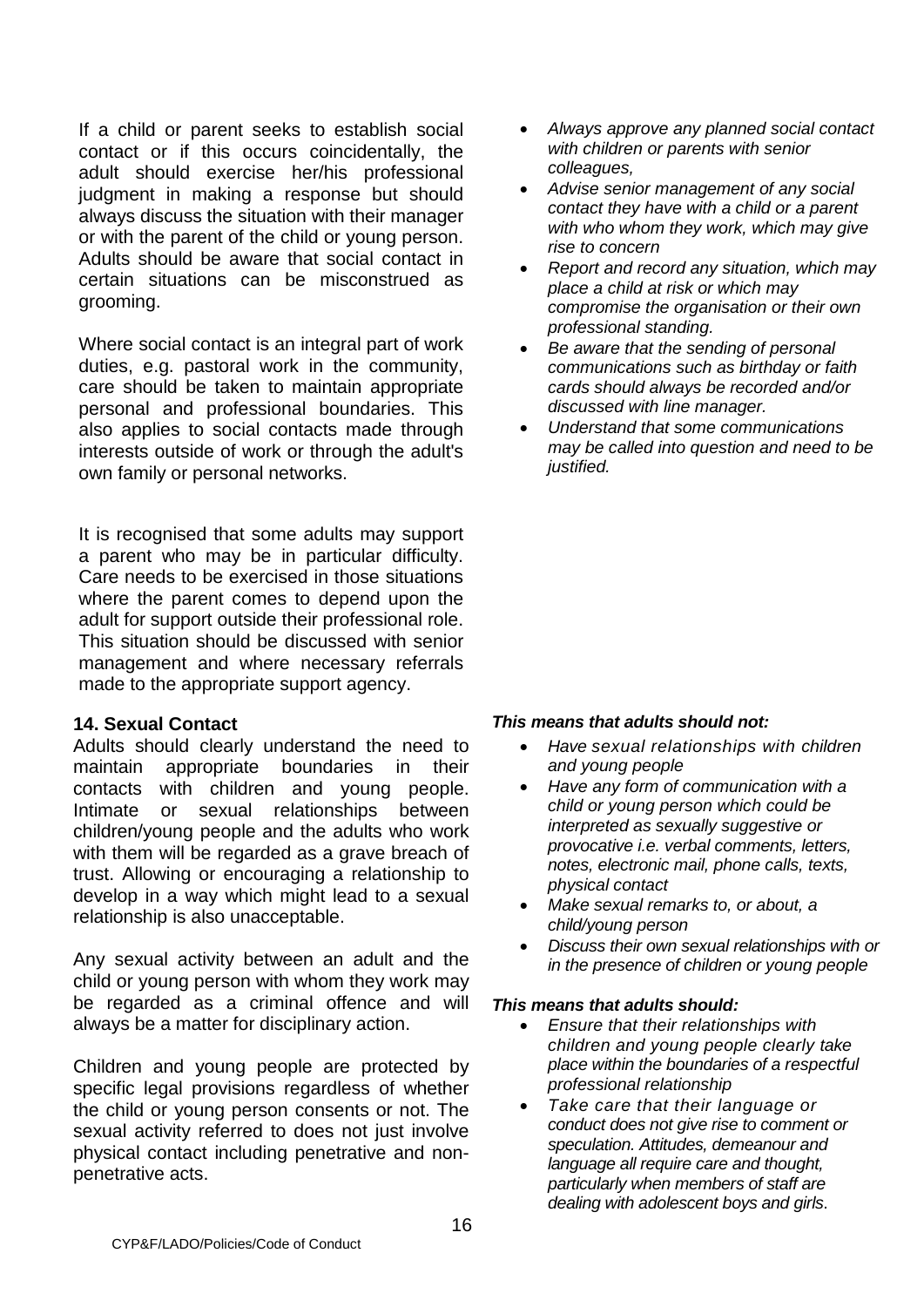It may also include non-contact activities, such as causing children to engage in or watch sexual activity or the production of pornographic material. *'Working Together to Safeguard Children'* defines sexual abuse as "forcing or enticing a child or young person to take part in sexual activities, whether or not the child is aware of what is happening".

There are occasions when adults embark on a course of behaviour known as 'grooming' where the sole purpose is to gain the trust of a child, and manipulate that relationship so sexual abuse can take place. Adults should be aware that consistently conferring inappropriate special attention and favour upon a child might be construed as being part of a 'grooming' process and as such will give rise to concerns about their behaviour.

# **15. Physical Contact**

Many jobs within the children's workforce require physical contact with children as part of their role. There are also occasions when it is entirely appropriate for other adults to have some physical contact with the child or young person with whom they are working. However, it is crucial that in all circumstances, adults should only touch children in ways which are appropriate to their professional or agreed role and responsibilities.

Not all children and young people feel comfortable about physical contact, and adults should not make the assumption that it is acceptable practice to use touch as a means of communication. Permission should be sought from a child or young person before physical contact is made. Where the child is very young, there should be a discussion with the parent or carer about what physical contact is acceptable and/or necessary.

When physical contact is made with a child this should be in response to their needs at the time, of limited duration and appropriate to their age, stage of development, gender, ethnicity and background.

# *This means that adults should:*

- *Be aware that even well intentioned physical contact may be misconstrued by the child, an observer or by anyone to whom this action is described*
- *Never touch a child in a way which may be considered indecent*
- *Always be prepared to report and explain actions and accept that all physical contact be open to scrutiny*
- *Not indulge in "horseplay"*
- *Always encourage children, where possible, to undertake self-care tasks independently*
- *Work within Health and Safety regulations*
- *Be aware of cultural or religious views about touching and always be sensitive to issues of gender*
- *Understand that physical contact in some circumstances can be easily misinterpreted*

- *Ensure they have a system in place for recording incidents and the means by which information about incidents and outcomes can be easily accessed by senior management*
- *Make adults aware of relevant professional organisational guidance in respect of physical contact with children and meeting medical needs of children and young people where appropriate*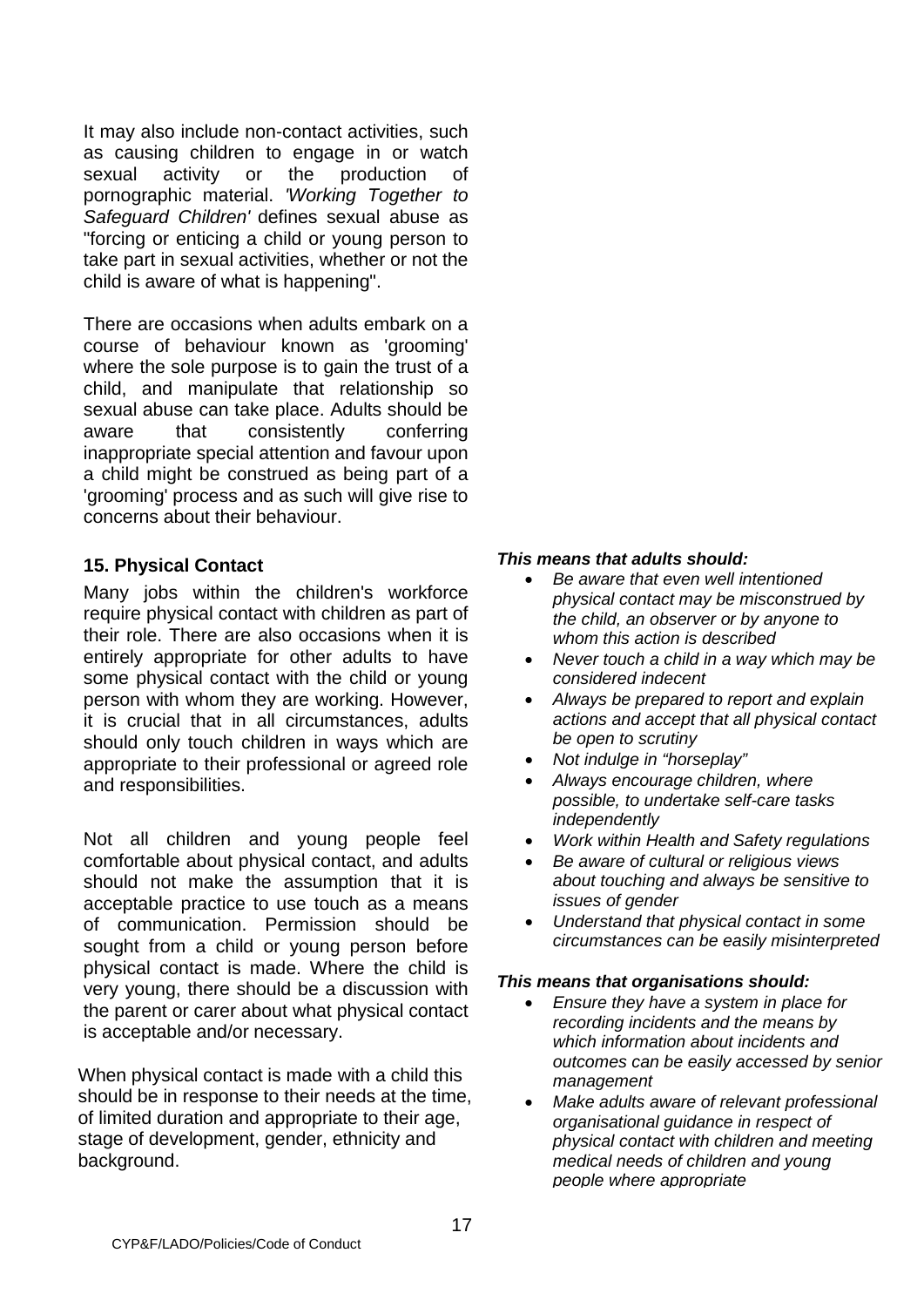It is not possible to be specific about the appropriateness of each physical contact, since an action that is appropriate with one child in one set of circumstances may be inappropriate in another, or with a different child. Adults, nevertheless, should use their professional judgement at all times, observe and take note of the child's reaction or feelings and — so far as is possible -use a level of contact and/or form of communication which is acceptable to the child for the minimum time necessary.

Physical contact which occurs regularly with an individual child or young person is likely to raise questions unless there is explicit agreement on the need for, and nature of, that contact. This would then be part of a formally agreed plan or within the parameters of established, agreed and legal professional protocols on physical contact e.g. sport activities or medical procedures. Any such arrangements should be understood and agreed by all concerned, justified in terms of the child's needs, consistently applied and open to scrutiny.

Physical contact should never be secretive, or for the gratification of the adult, or represent a misuse of authority. If an adult believes thattheir action could be misinterpreted, or if an action is observed by another as being inappropriate or possibly abusive, the incident and circumstances should be reported to the senior manager outlined in the procedures for handling allegations and an appropriate record made. Parents/carers should also be informed in such circumstances.

Where a child seeks or initiates inappropriate physical contact with an adult, the situation should be handled sensitively and care taken to ensure that contact is not exploited in any way. Careful consideration must be given to the needs of the child and advice and support given to the adult concerned.

Be explicit about what physical contact is appropriate for adults working in their setting.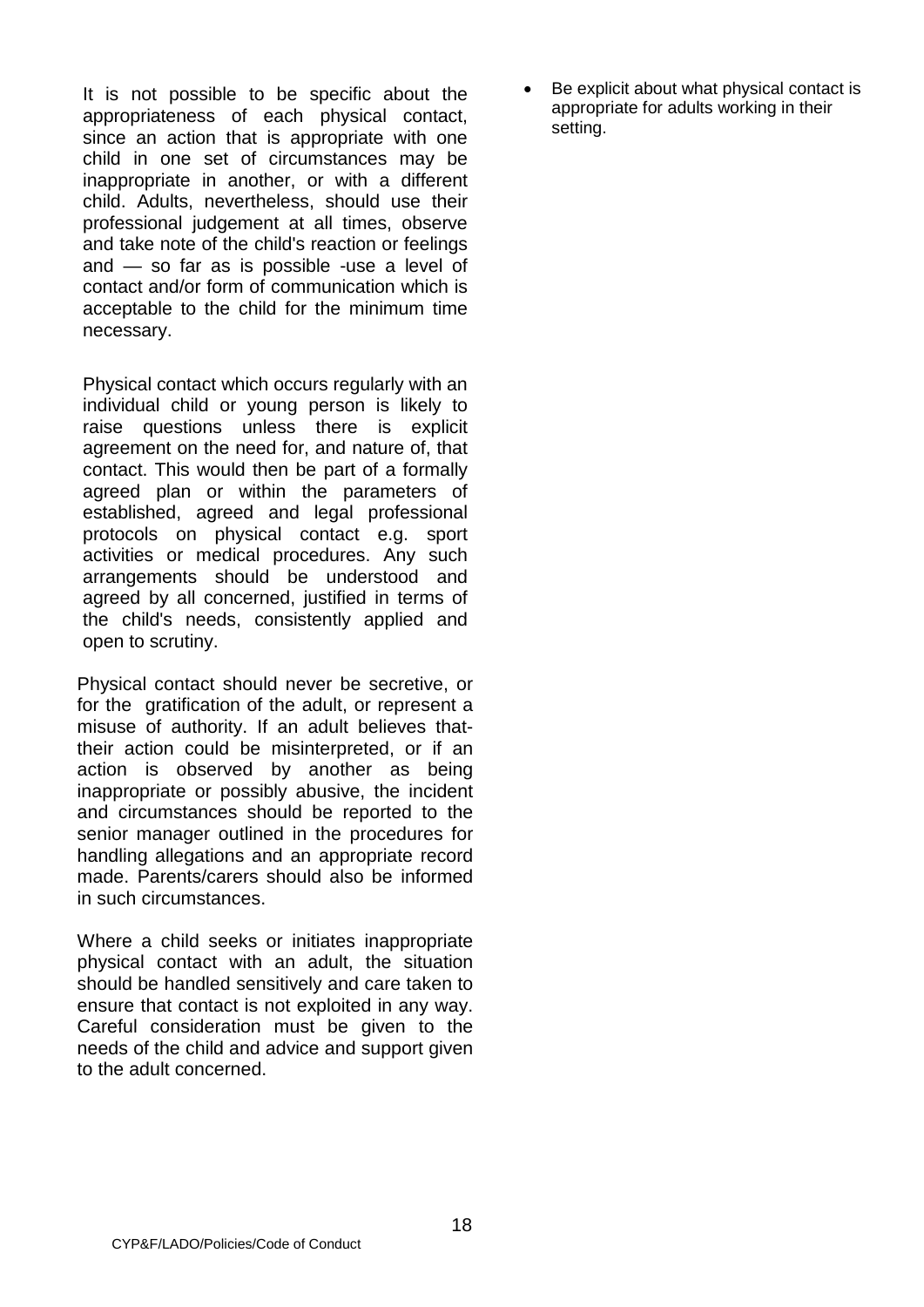It is recognised that some children who have experienced abuse may seek inappropriate physical contact. Adults should be particularly aware of this when it is known that a child has suffered previous abuse or neglect. In the child's view, physical contact might be associated with such experiences and lead to some actions being misinterpreted. In all circumstances where a child or young person initiates inappropriate physical contact, it is the responsibility of the adult to sensitively deter the child and help them understand the importance of personal boundaries. Such circumstances must always be reported and discussed with a senior manager and the parent/carer.

# **16. 0ther Activities that require Physical Contact**

Adults who work in certain settings, for example sports drama or outdoor activities will have to initiate some physical contact with children, for example to demonstrate technique in the use of a particular piece of equipment, adjust posture, or perhaps to support a child so they can perform an activity safely or prevent injury. Such activities should be carried out in accordance with existing codes of conduct, regulations and best practice.

Physical contact should take place only when it is necessary in relation to a particular activity. It should take place in a safe and open environment i.e. one easily observed by others and last for the minimum time necessary. The extent of the contact should be made clear to the parent/carer and once agreed, should be undertaken with the permission of the child/young person. Contact should be relevant to their age or understanding and adults should remain sensitive to any discomfort expressed verbally or non-verbally by the child.

Guidance and protocols around safe and appropriate physical contact are provided by national organisations, for example sports governing bodies or major arts organisations, or the employing organisation and should be understood and applied consistently.

#### *This means that adults should:*

- *Treat children with dignity and respect and avoid contact with intimate parts of the body*
- *Always explain to a child the reason why contact is necessary and what form that contact will take*
- *Seek consent of parents where a child or young person is unable to do so because of a disability.*
- *Consider alternatives, where it is anticipated that a child might misinterpret any such contact,*
- *Be familiar with and follow recommended guidance and protocols*
- *Conduct activities where they can be seen by others*
- *Be aware of gender, cultural or religious issues that may need to be considered prior to initiating physical contact*

- *Have up-to-date guidance and protocols on appropriate physical contact in place that promote safe practice and include clear expectations of behaviour and conduct.*
- *Ensure that staff are made aware of this guidance and that safe practice is continually promoted through supervision and training*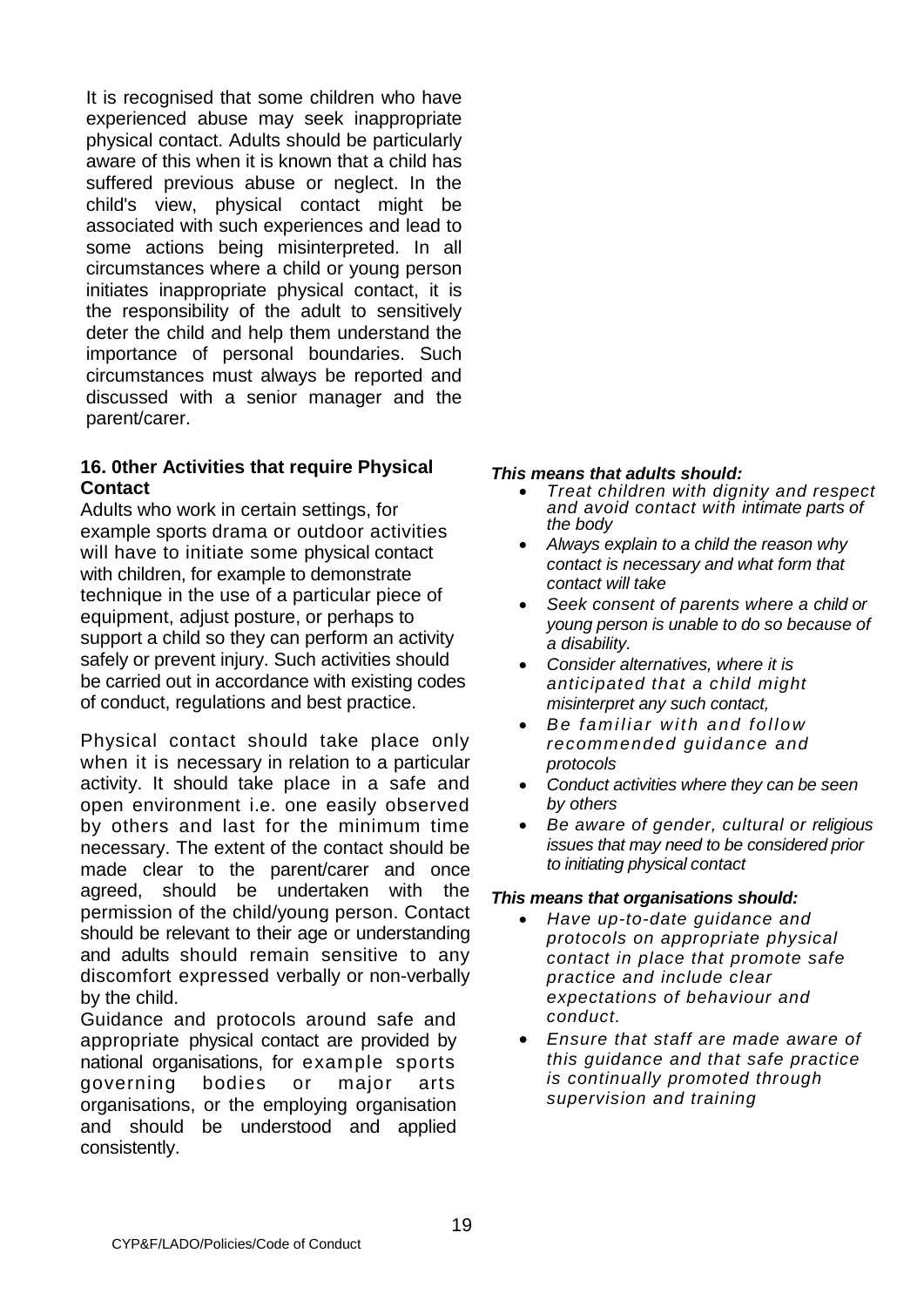Any incidents of physical contact that cause concern or fall outside of these protocols and guidance should be reported to the senior manager and parent or carer.

It is good practice if all parties clearly understand at the outset, what physical contact is necessary and appropriate in undertaking specific activities. Keeping parents/carers, children and young people informed of the extent and nature of any physical contact may also prevent allegations of misconduct or abuse arising.

# **17.Behaviour Management**

All children and young people have a right to be treated with respect and dignity even in those circumstances where they display difficult or challenging behaviour.

Adults should not use any form of degrading treatment to punish a child. The use of sarcasm, demeaning or insensitive comments towards children and young people is not acceptable in any situation. Any sanctions or rewards used should be part of a behaviour management policy which is widely publicised and regularly reviewed.

The use of corporal punishment is not acceptable and whilst there may a legal defence for parents who physically chastise their children, this does not extend, in any circumstances, to those adults who work with or on behalf of children and young people.

Where children display difficult or challenging behaviour, adults must follow the behaviour policy outlined by their place of work, and use strategies appropriate to the circumstance and situation. The use of physical intervention can only be justified in exceptional circumstances and must be used as a last resort when other behaviour management strategies have failed.

Where a child has specific needs in respect of particularly challenging behaviour, a positive handling plan may be drawn up and agreed by all parties. Only in these circumstances should an adult deviate from the behaviour management policy of the organisation

#### *This means that adults should:*

- *Not use force as a form of punishment*
- *Try to defuse situations before they escalate*
- *Inform parents of any behaviour management techniques used*
- *Adhere to the organisation's behaviour management policy*
- *Be mindful of factors which may impact upon a child or young person's be e.g. bullying, abuse and where necessary take appropriate action*

- *Have in place appropriate behaviour management policies*
- *Where appropriate, develop positive handling plans in respect of an individual child or young person.*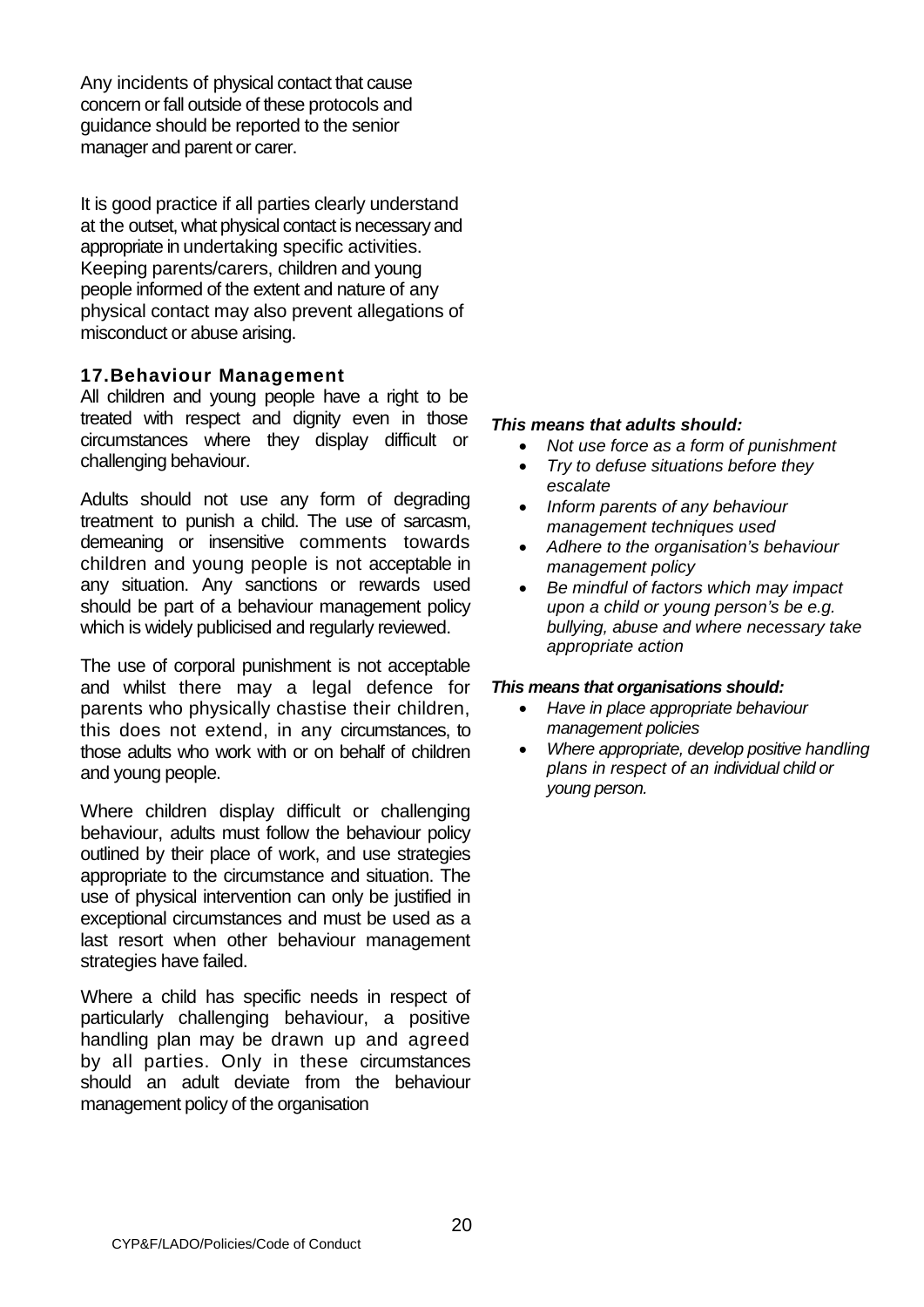# **18. Use of Control and Physical Intervention**

There are circumstances in which adults working with children displaying extreme behaviours can legitimately intervene by using either non-restrictive or restrictive physical interventions. This is a complex area and adults and organisations must have regard to government guidance and legislation and the policies and practice of their specific organisation.

The use of physical intervention should, wherever possible, be avoided. It should only be used to manage a child or young person's behaviour if it is necessary to prevent personal injury to the child, other children or an adult, to prevent serious damage to property or in what would reasonably be regarded as exceptional circumstances. When physical intervention is used it should be undertaken in such a way that maintains the safety and dignity of all concerned

The scale and nature of any physical intervention must be proportionate to both the behaviour of the individual to be controlled and the nature of the harm they may cause. The minimum necessary force should be used and the techniques deployed in line with recommended policy and practice.

Under no circumstances should physical force or intervention be used as a form of punishment. The duty of care which applies to all adults and organisations working with children and young people requires that reasonable measures are taken to prevent children being harmed. The use of unwarranted physical force is likely to constitute a criminal offence.

In settings where restrictive physical interventions may need to be employed regularly, i.e. where adults are working with children with extreme behaviours associated with learning disability or autistic spectrum disorders, the employer should have a policy on the use of such intervention, as part of a wider behaviour management policy.

#### *This means that adults should:*

- *Adhere to the organisation's physical intervention policy*
- *Always seek to defuse situations*
- *Always use minimum force for the shortest period necessary*
- *Record and report as soon as possible after the event any incident where physical intervention has been used*

- *Have a policy on the use of physical intervention in place that complies with government guidance and legislation and describes the context in which it is appropriate to use physical intervention*
- *Ensure that an effective recording system is in place which allows for incidents to be tracked and monitored*
- *Ensure adults are familiar with the above*
- *Ensure that staff are appropriately trained*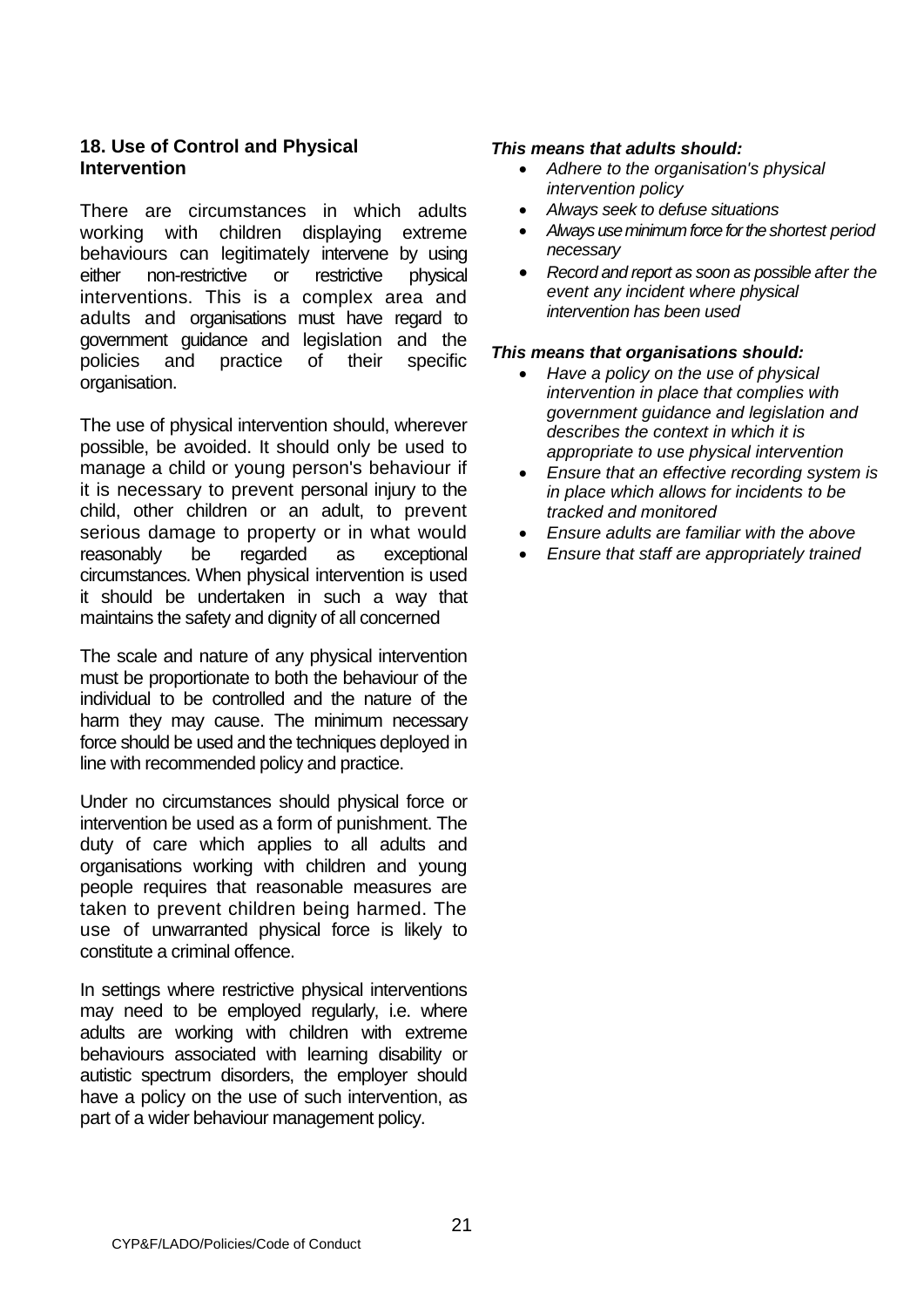Individual care plans, drawn up in consultation with parents/carers and where appropriate, the child, should set out the strategies and techniques to be used and those which should be avoided. Risk assessments should be carried out where it is foreseeable that restrictive physical intervention may be required.

In all cases where physical intervention is employed the incident and subsequent actions should be documented and reported. This should include written and signed accounts of all those involved, including the child or young person. The parents/carers should be informed the same day.

# **19.Children and Young People in Distress**

There are some settings, where adults are involved in managing significant or regular occurrences of distress and emotional upset in children, for example in mental health services, residential care provision etc. In these circumstances professional guidance should be followed and adults should be aware of what is and what is not acceptable behaviour when comforting a child or diffusing a situation. This is particularly important when working on a one-to-one basis.

For all other adults working with children there will be occasions when a distressed child needs comfort and reassurance and this may involve physical contact. Young children, in particular, may need immediate physical comfort, for example after a fall, separation from parent etc. Adults should use their professional judgement to comfort or reassure a child in an age-appropriate way whilst maintaining clear professional boundaries.

Where an adult has a particular concern about the need to provide this type of care and reassurance, or is concerned that an action may be misinterpreted, this should be reported and discussed with a senior manager and parents/carers.

- *Consider the way in which they offer comfort and reassurance to a distressed child and do it in an ageappropriate way*
- *Be circumspect in offering reassurance in one to one situations, but always record such actions in these circumstances*
- *Follow professional guidance or code of practice where available*
- *Never touch a child in a way which may be considered indecent*
- *Record and report situations which may give rise to concern from either party*
- *Not assume that all children seek physical comfort if they are distressed*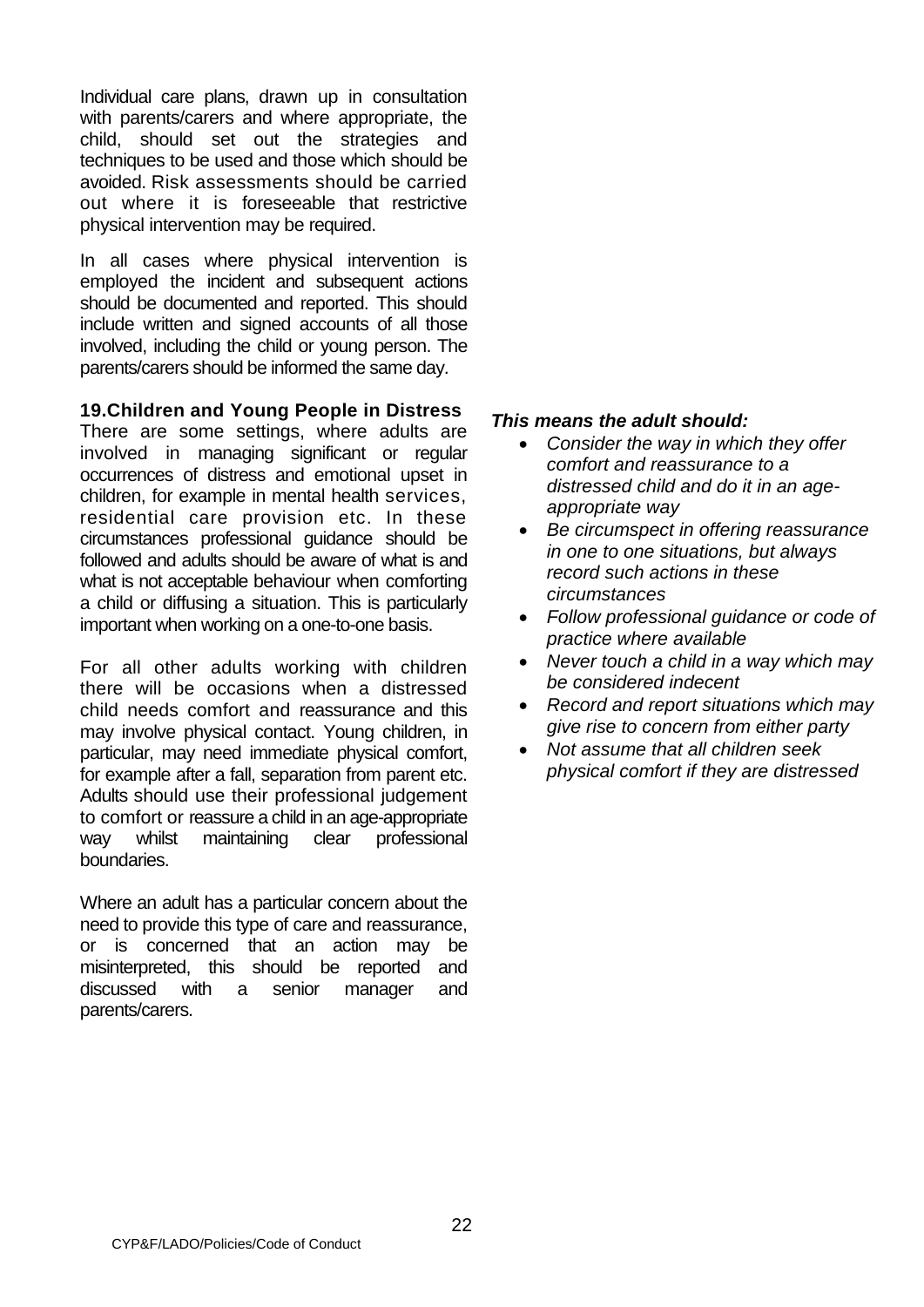# **20.Intimate Care**

Some job responsibilities necessitate intimate physical contact with children on a regular basis, for example assisting young children with toileting, providing intimate care for children with disabilities or in the provision of medical care. The nature, circumstances and context of such contact should comply with professional codes of practice or guidance and/or be part of a formally agreed plan, which is regularly reviewed. The additional vulnerabilities that may arise from a physical or learning disability should be taken into account and be recorded as part of an agreed care plan. The emotional responses of any child to intimate care should be carefully and sensitively observed, and where necessary, any concerns passed to senior managers and/or parents/carers.

All children have a right to safety, privacy and dignity when contact of a physical or intimate nature is required and depending on their abilities, age and maturity should be encouraged to act as independently as possible.

The views of the child should be actively sought, wherever possible, when drawing up and reviewing formal arrangements. As with all individual arrangements for intimate care needs, agreements between the child, parents/carers and the organisation must be negotiated and recorded.

# **21.Personal Care**

Young people are entitled to respect and privacy at all times and especially when in a state of undress, changing clothes, bathing or undertaking any form of personal care. There are occasions where there will be a need for an appropriate level of supervision in order to safeguard young people and/or satisfy health and safety considerations. This supervision should be appropriate to the needs and age of the young people concerned and sensitive to the potential for embarrassment.

Adults need to be vigilant about their own behaviour, ensure they follow agreed guidelines and be mindful of the needs of the children and young people with whom they work.

#### *This means that adults should:*

- *adhere to the organisation's intimate care guidelines or code of practice*
- *make other staff aware of the task being undertaken*
- *explain to the child what is happening*
- *consult with senior managers and parents/carers where any variation from agreed procedure/care plan is necessary*
- *record the justification for any variations to the agreed procedure/ procedure/care plan and share this information with parents*
- *ensure that any changes to the agreed care plan are discussed, agreed and recorded*

# *This means that adults should:*

- *Avoid any physical contact when children are in a state of undress*
- *Avoid any visually intrusive behaviour*
- *Where there are changing rooms announce their intention of entering*

- *Change in the same place as children*
- *Shower or bathe with children*
- *Assist with any personal care task which a child or young person can undertake by themselves*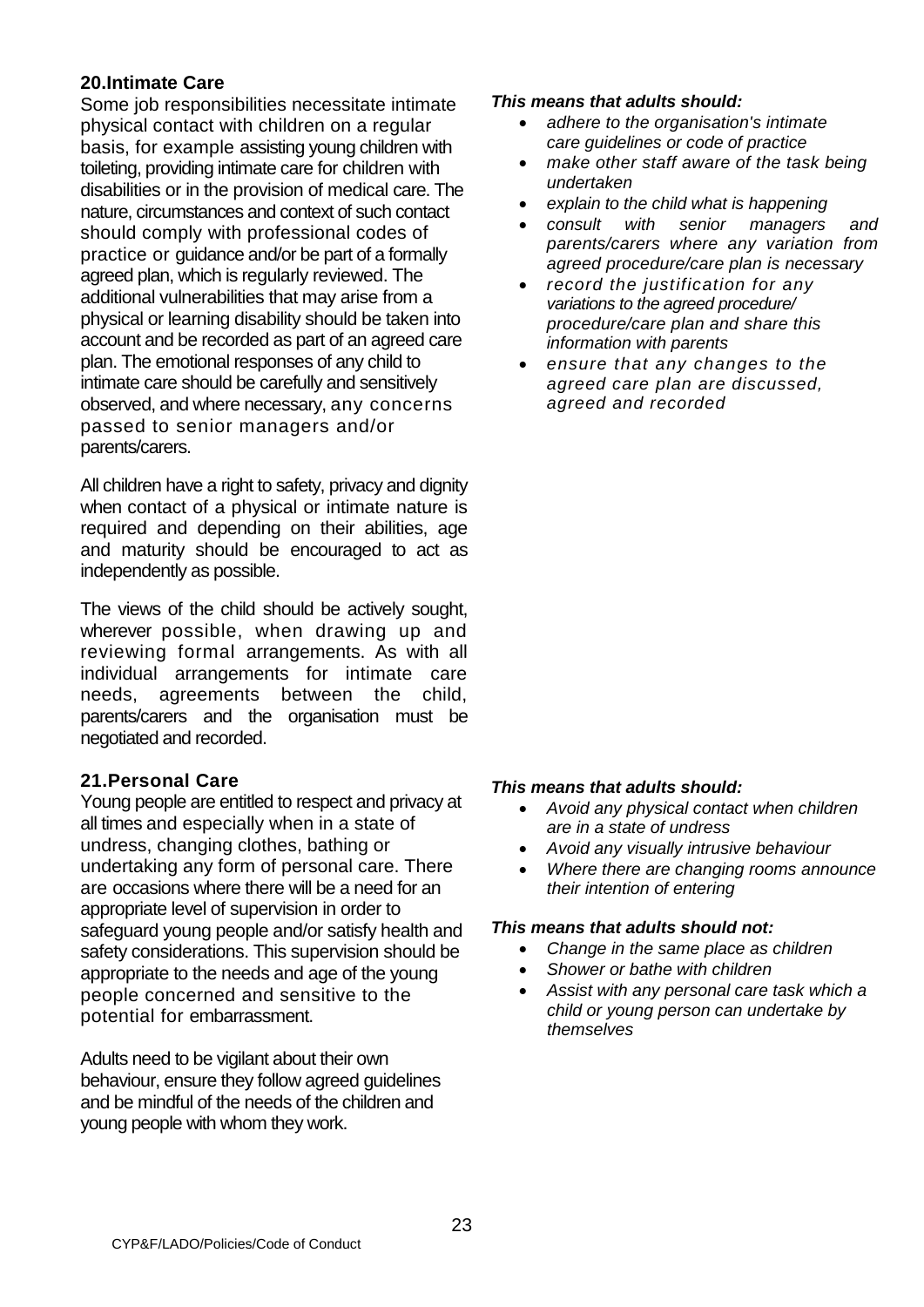#### **22. First Aid and Administration of Medication**

It is expected that adults working with children and young people should be aware of basic first aid techniques. It is not however, a contractual requirement and whilst adults may volunteer to undertake such tasks, they should be suitably trained and qualified before administering first aid and/or any agreed medication.

When administering first aid, wherever possible, adults should ensure that another adult is aware of the action being taken. Parents should always be informed when first aid has been administered. In circumstances where children need medication regularly a health care plan should have been established to ensure the safety and protection of children and the adults who are working with them. Depending upon the age and understanding of the child, they should where appropriate, be encouraged to selfadminister medication or treatment including, for example any ointment, use of inhalers.

#### *This means that organisations should:*

- *Ensure staff understand the extent and limitations of their role in applying basic care and hygiene tasks for minor abrasions and understand where an injury requires more experienced intervention*
- *Ensure there are trained and named individuals to undertake first aid responsibilities*
- *Ensure training is regularly monitored and updated*
- *Always ensure that arrangements are in place to obtain parental consent for the administration of first aid or medication*

#### *This means that adults should:*

- *Adhere to the organisation's policy for administering first aid or medication*
- *Comply with the necessary reporting requirements*
- *Make other adults aware of the task being undertaken*
- *Explain to the child what is happening.*
- *Always act and be seen to act in the child's best interests*
- *Report and record any administration of first aid or medication*
- *Have regard to any health plan which is in place*
- *Always ensure that an appropriate health/risk assessment is undertaken prior to undertaking certain activities*

# **23.0ne to One Situations**

All organisations working with or on behalf of children and young people should consider one to one situations when drawing up their policies.

It is not realistic to state that one to one situations should never take place. It is however, appropriate to state that where there is a need, agreed with a senior manager and/or parents/carers, for an adult to be alone with a child or young person, certain procedures and explicit safeguards must be in place. This also applies to those adults who do not work as part of an agency or organisation but owe a duty of care to the child or young person because of the nature of their work.

- *Ensure that when lone working is an integral part of their role, full and appropriate risk assessments have been conducted and agreed.*
- *Avoid meetings with a child or young person in remote, secluded areas;*
- *Always inform other colleagues and/or parents/carers about the contact(s) beforehand, assessing the need to have them present or close by*
- *Avoid use of 'engaged' or equivalent signs wherever possible. Such signs may create an opportunity for secrecy or the*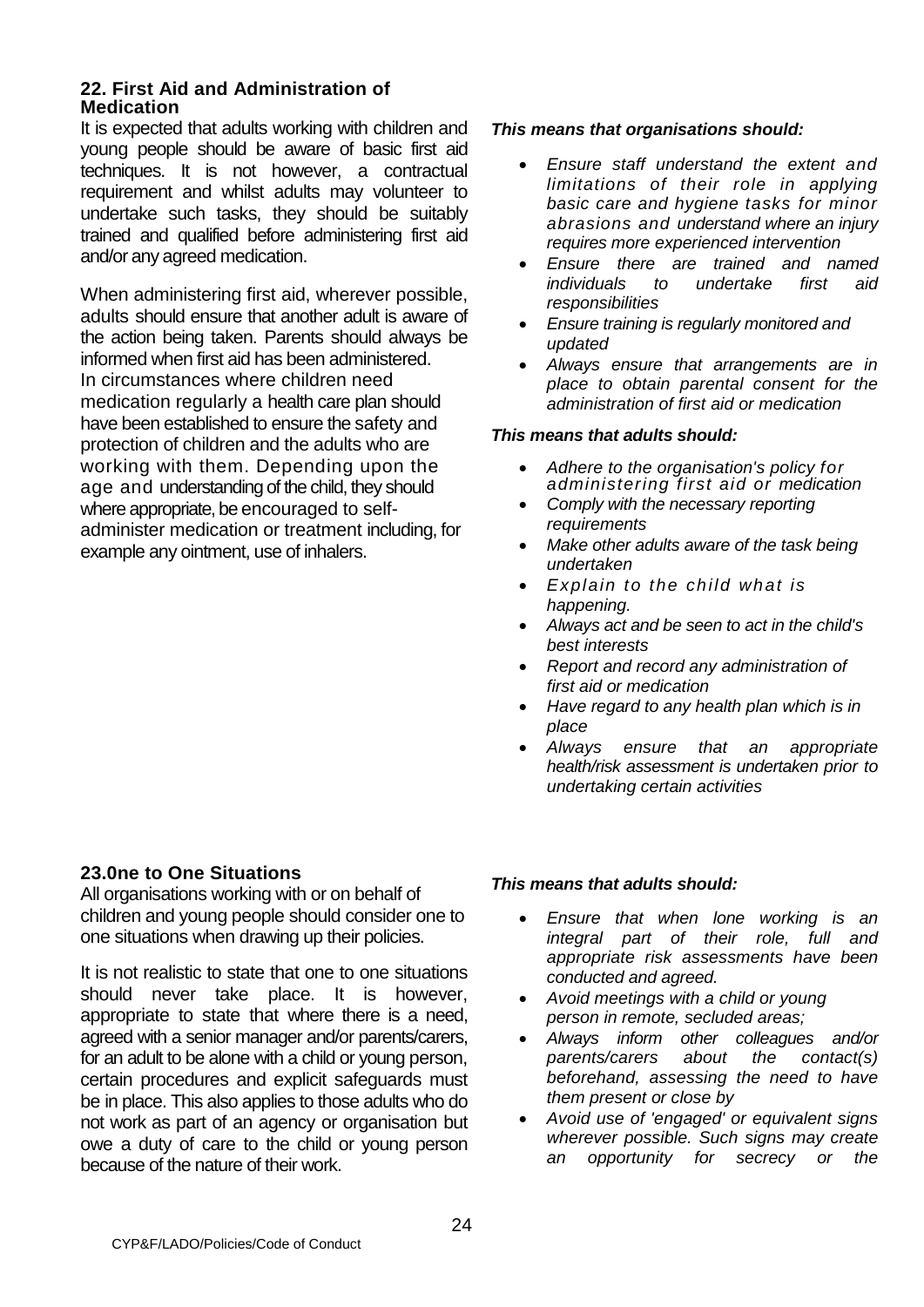Adults should be offered training and guidance for the use of any areas of the workplace which may place themselves or children in vulnerable situations. This would include those situations where adults work directly with children and young people in unsupervised settings and/or isolated areas within community settings or in street-based projects for example.

One to one situations have the potential to make child/young person more vulnerable to harm by those who seek to exploit their position of trust. Adults working in one to one settings with children and young people may also be more vulnerable to unjust or unfounded allegations being made against them. Both possibilities should be recognised so that when one to one situations are unavoidable, reasonable and sensible precautions are taken. Every attempt should be made to ensure the safety and security of children and young people and the adults who work with them.

There are occasions where managers will need to undertake a risk assessment in relation to the specific nature and implications of one to one work. These assessments should take into account the individual needs of the child/young person and the individual worker and any arrangements should be reviewed on a regular basis.

Meetings with children and young people outside agreed working arrangements should not take place without the agreement of senior managers and parents or carers.

# **24. Home Visits**

There are workers for whom home visits are an integral part of their work. In these circumstances it is essential that appropriate policies and related risk assessments are in place to safeguard children and young people and the adults who work with them.

- *Always report any situation where a child becomes distressed or angry to a senior colleague*
- *Carefully consider the needs and circumstances of the child/children when in one to one situations*

- *Agree the purpose for any home visit with senior management, unless this is an acknowledged and integral part of their role e.g. social worker*
- *Adhere to agreed risk management strategies*
- *Always make detailed records including times of arrival and departure and work undertaken*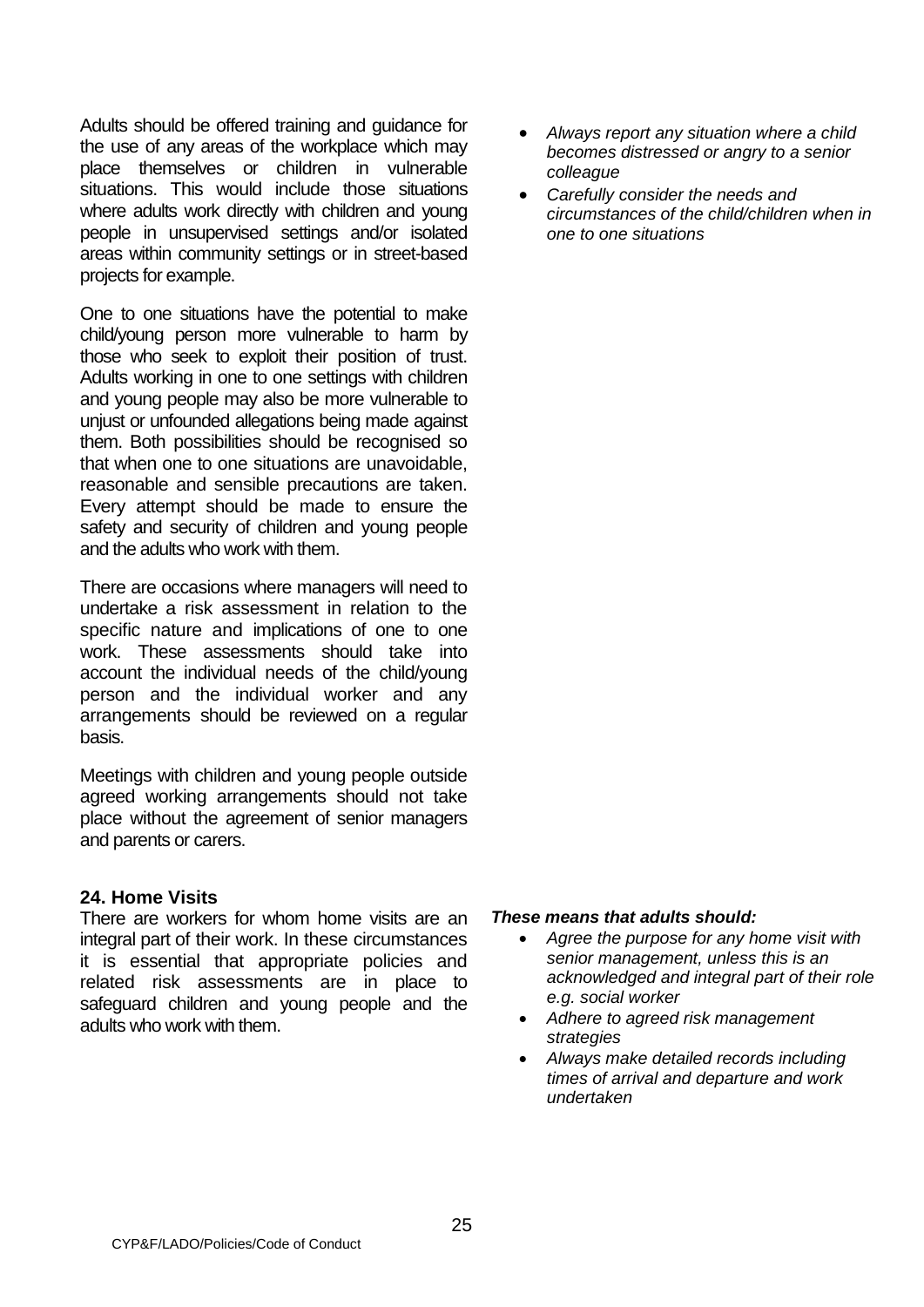A risk assessment should include an evaluation of any known factors regarding the child/young person, parents and others living in the household. Risk factors such as hostility, child protection concerns, complaints or grievances can make adults more vulnerable to an allegation. Specific consideration should be given to visits outside of 'office hours' or in remote or secluded locations. Following an assessment, appropriate risk management measures should be in place before visits are agreed. Where little or no information is available, visits should not be made alone. There will be occasions where risk assessments are not possible or not available, e.g. when emergency services are used. In these circumstances, a record must always be made of the circumstances and outcome of the home visit. Such records must always be available for scrutiny.

Under no circumstances should an adult visit a child in their home outside agreed work arrangements or invite a child to their own home or that of a family member, colleague or friend. If in an emergency, such a one-off arrangement is required, the adult must have a prior discussion with a senior manager and the parents or carers and a clear justification

# **25. Transporting Children and Young People**

There will be occasions when adults are expected or asked to transport children as part of their duties. Adults, who are expected to use their own vehicles for transporting children should ensure that the vehicle is roadworthy, appropriately insured and that the maximum capacity is not exceeded.

It is a legal requirement that all passengers should wear seat belts and it is the responsibility of the staff member to ensure that this requirement is met. Adults should also be aware of current legislation and adhere to the use of car seats for younger children. Where adults transport children in a vehicle which requires a specialist license/insurance e.g. PCV or LGV - staff should ensure that they have an appropriate licence and insurance to drive such a vehicle.

• *Ensure any behaviour or situation which gives rise to concern is discussed with their manager and, where appropriate action is taken*

#### *This means that employers should:*

- *Ensure that they have home visit and loneworking policies of which all adults are made aware. These should include arrangements for risk assessment and management*
- *Ensure that all visits are justified and recorded*
- *Ensure that adults are not exposed to unacceptable risk*
- *Ensure that adults have access to a mobile telephone and an emergency contact person*

# *This means that* **all** *organisations:*

• *Should have appropriate policies for transporting children and young people*

- *Ensure they are fit to drive and free from any drugs, alcohol or medicine which is likely to impair judgment and/ or ability to drive*
- *Be aware that the safety and welfare of the child is their responsibility until they are safely passed over to* a *parent/carer*
- *Record details of the journey in accordance with agreed procedures*
- *Ensure that their behaviour is appropriate at* all *times*
- *Ensure that there are proper arrangements in place to ensure vehicle, passenger and driver safety. This includes having proper and appropriate insurance for the type of vehicle being driven*
- *Ensure that any impromptu or emergency arrangements of lifts are recorded and can be justified if questioned*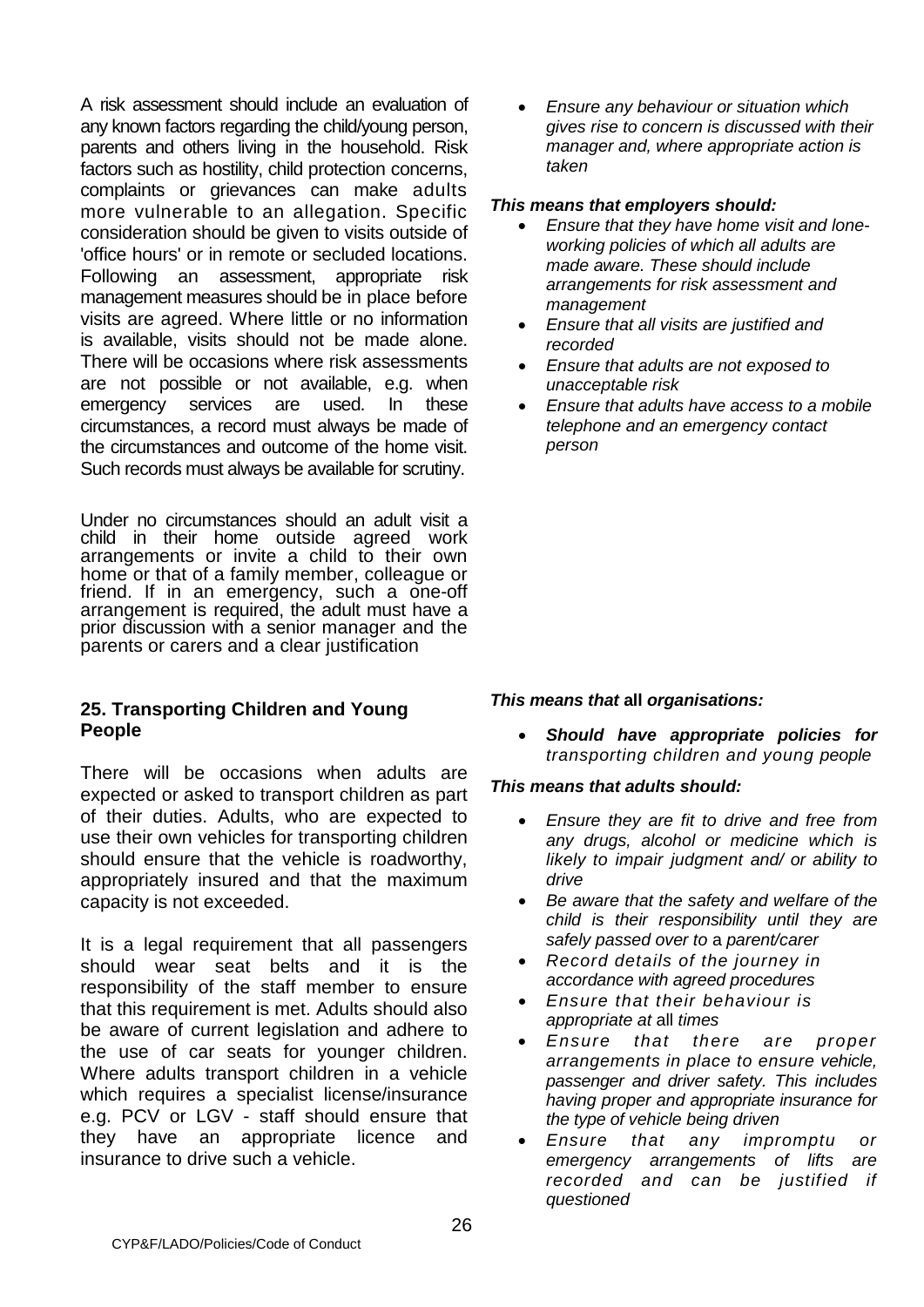It is inappropriate for adults to offer lifts to a child or young person outside their normal working duties, unless this has been brought to the attention of the line manager and has been agreed with the parents/carers.

There may be occasions where the child or young person requires transport in an emergency situation or where not to give a lift may place a child at risk. Such circumstances must always be recorded and reported to a senior manager and parents/carers.

#### **26. Trips and Outings**

Adults should take particular care when supervising children and young people on trips and outings, where the setting is less formal than the usual workplace. Adults remain in a position of trust and need to ensure that their behaviour remains professional at all times and stays within clearly defined professional boundaries.

Where activities include overnight stays, careful consideration needs to be given to sleeping arrangements. Children, young people, adults and parents should be informed of these prior to the start of the trip. In all circumstances, those organising trips and outings must pay careful attention to ensuring safe staff/child ratios and to the gender mix of staff especially on overnight stays.

Health and Safety arrangements require members of staff to keep colleagues/employers aware of their whereabouts, especially when involved in activities outside the usual workplace.

#### **27. Photography and Videos**

Working with children and young people may involve the taking or recording of images. Any such work should take place with due regard to the law and the need to safeguard the privacy, dignity, safety and wellbeing of children and young people. Informed written consent from parents or carers and agreement, where possible, from the child or young person, should always be sought before an image is taken for any purpose.

#### *This means that adults should:*

- *Always have another adult present in out of workplace activities, unless otherwise agreed with a senior manager*
- *Undertake risk assessments in line with their organisation's policy where applicable*
- *Have parental consent to the activity*
- *Ensure that their behaviour remains professional at all times(see section 7)*
- *Never share beds with a child/children or young people.*
- *Not share bedrooms unless it involves a dormitory situation and the arrangements have been previously discussed with senior manager, parents and children and young people.*

- *Be clear about the purpose of the activity and about what will happen to the images when the activity is concluded*
- *Be able to justify images of children in their possession*
- *Avoid making images in one to one situations or which show a single child with no surrounding context*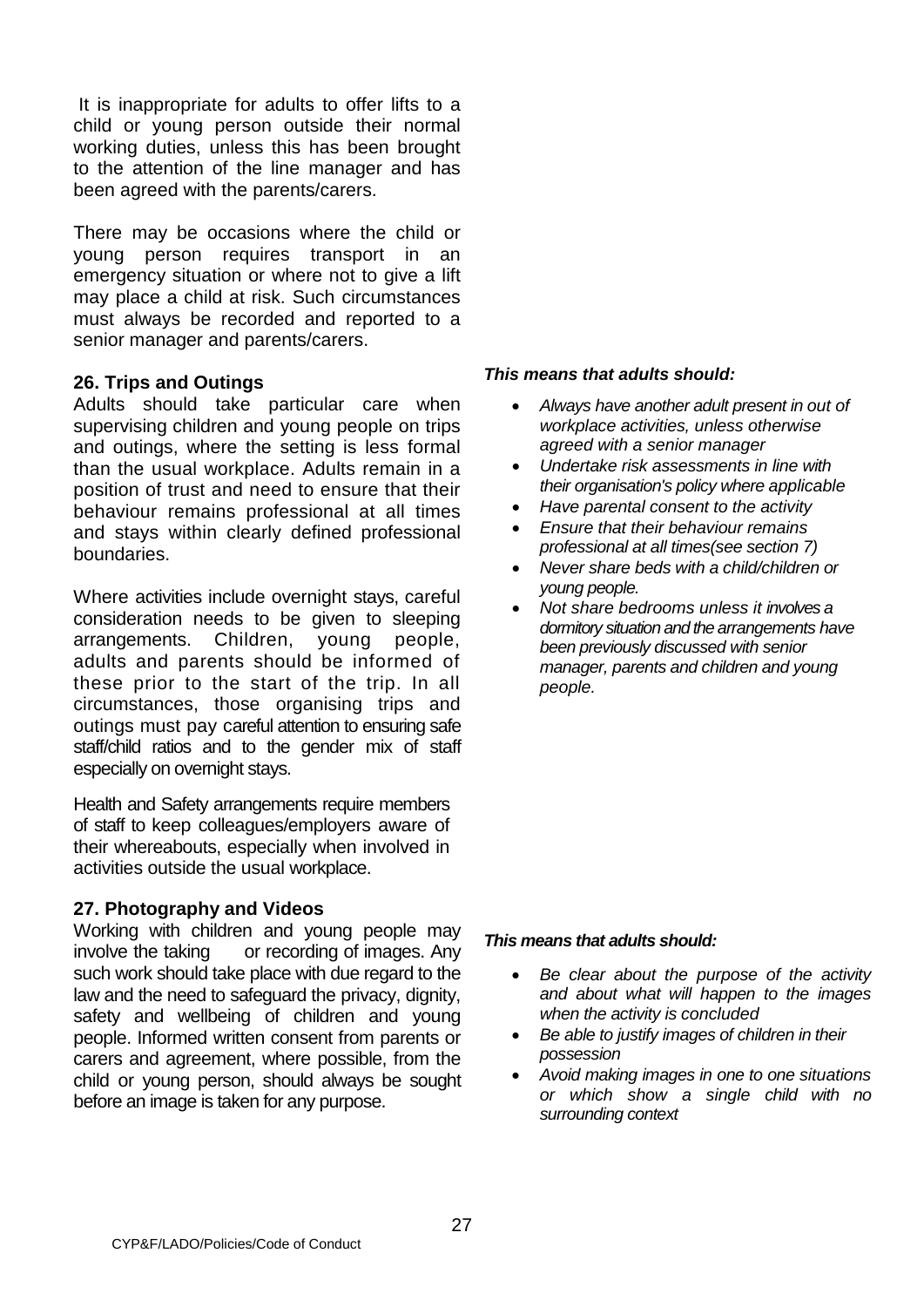Careful consideration should be given as to how activities involving the taking of images are organised and undertaken. Care should be taken to ensure that all parties understand the implications of the image being taken especially if it is to be used for any publicity purposes or published in the media, or on the Internet. There also needs to be an agreement as to whether the images will be destroyed or retained for further use, where these will be stored and who will have access to them.

Adults need to remain sensitive to any children who appear uncomfortable, for whatever reason, and should recognise the potential for such activities to raise concerns or lead to misunderstandings.

It is not appropriate for adults to take photographs of children for their personal use.

# **28. Access to Inappropriate Images and Internet Usage**

There are no circumstances that will justify adults possessing indecent images of children. Adults who access and possess links to such websites will be viewed as a significant and potential threat to children. Accessing, making and storing indecent images of children on the internet is illegal. This will lead to criminal investigation and the individual being barred from working with children and young people, if proven.

Adults should not use equipment belonging to their organisation to access adult pornography; neither should personal equipment containing these images or links to them be brought into the workplace. This will raise serious concerns about the suitability of the adult to continue to work with children.

Adults should ensure that children and young people are not exposed to any inappropriate images or web links. Organisations and adults need to ensure that internet equipment used by children have the appropriate controls with regards to access. e.g. personal passwords should be kept confidential.

- *Ensure the child/young person understands why the images are being taken and has agreed to the activity and that they are appropriately dressed.*
- *Only use equipment provided or authorised by the organisation*
- *Report any concerns about any inappropriate or intrusive photographs found*
- *Always ensure they have parental permission to take and/or display photographs*

#### *This means that adults should not:*

- *Display or distribute images of children unless they have consent to do so from parents/carers*
- *Use images which may cause distress*
- *Use mobile telephones to take images of children*
- *Take images in 'secret', or taking images in situations that may be construed as being secretive.*

#### *This means that organisations should:*

- *Have clear e-safety policies in place about access to and use of the internet*
- *Make guidance available to both adults and children and young people about appropriate usage.*

- *Follow their organisation's guidance on the use of IT equipment*
- *Ensure that children are not exposed to unsuitable material on the internet*
- *Ensure that any films or material shown to children and young people are age appropriate*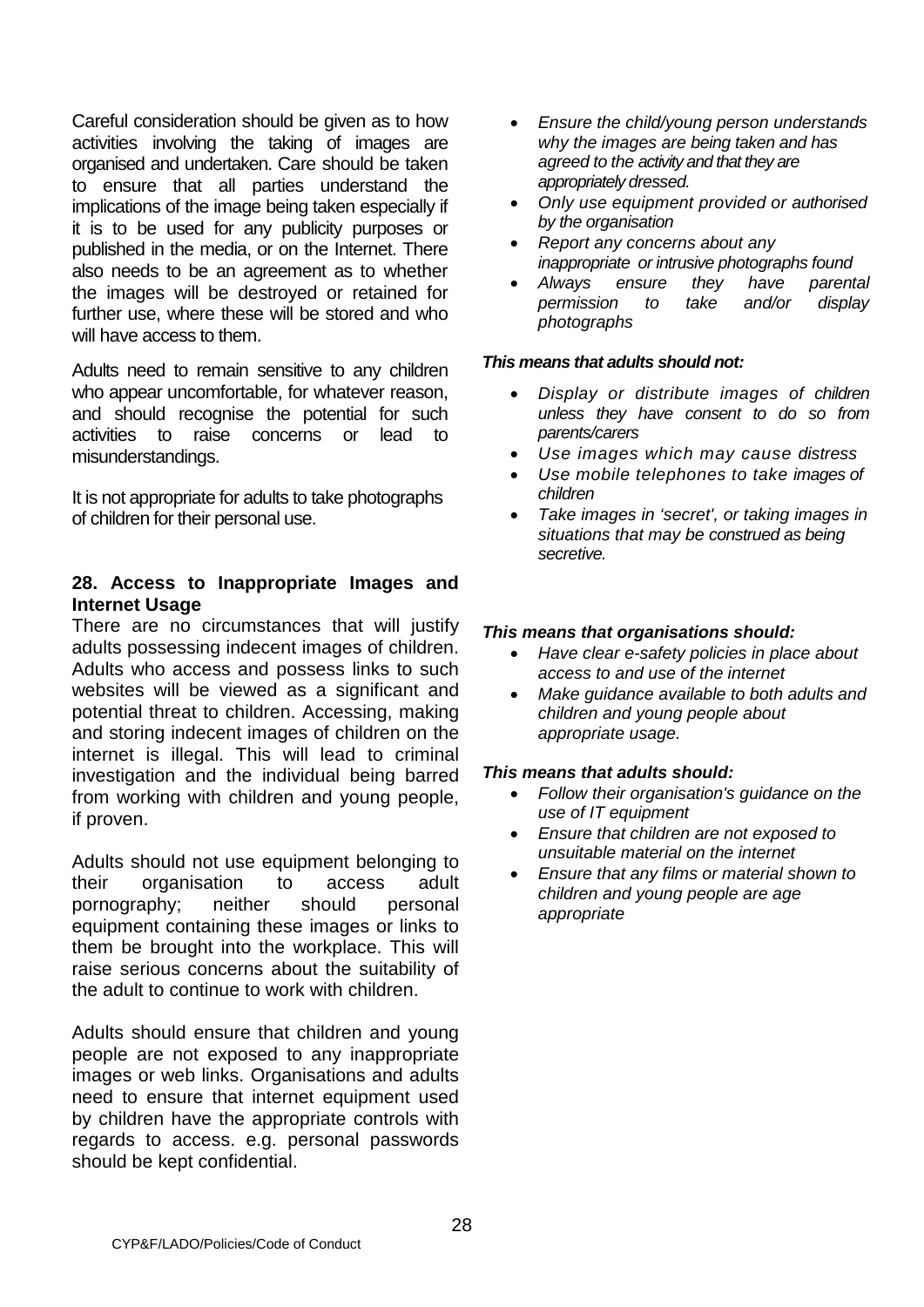Where indecent images of children or other unsuitable material are found, the police and Local Authority Designated Officer (LADO) should be immediately informed. Adults should not attempt to investigate the matter or evaluate the material themselves, as this may lead to evidence being contaminated which in itself can lead to a criminal prosecution.

#### **29. Whistle blowing**

Whistle blowing is the mechanism by which adults can voice their concerns, made in good faith, without fear of repercussion. Each employer should have a clear and accessible whistle blowing policy that meets the terms of the Public Interest Disclosure Act 1998. Adults who use whistleblowing procedure should be made aware that their employment rights are protected.

Adults should acknowledge their individual responsibilities to bring matters of concern to the attention of senior management and/or relevant external agencies. This is particularly important where the welfare of children may be at risk.

#### **30.Sharing Concerns and Recording Incidents**

Individuals should be aware of their organisation's child protection procedures, including procedures for dealing with allegations against adults. All allegations must be taken seriously and properly investigated in accordance with local procedures and statutory guidance. Adults who are the subject of allegations are advised to contact their professional association.

In the event of any allegation being made, to someone other than a manager, information should be clearly and promptly recorded and reported to a senior manager without delay.

Adults should always feel able to discuss with their line manager any difficulties or problems that may affect their relationship with children and young people so that appropriate support can be provided or action can be taken. It is essential that accurate and comprehensive records are maintained wherever concerns are raised about the conduct or actions of adults working with or on behalf of children and young people.

#### *This means that organisations should:*

- *Ensure they have appropriate whistleblowing policies in place*
- *Ensure that they have clear procedures for dealing with allegations against staff which are in line with their Local Safeguarding Children Board's procedures.*

#### *This means that adults should:*

• *Report any behaviour by colleagues that raises concern regardless of source*

# *This means that adults:*

- *Should be familiar with their organisation's system for recording concerns*
- *Should take responsibility for recording any incident, and passing on that information where they have concerns about any matter pertaining to the welfare of an individual in the workplace*

#### *This means that organisations:*

• *Should have an effective, transparent and accessible system for recording and managing concerns raised by any individual in the workplace*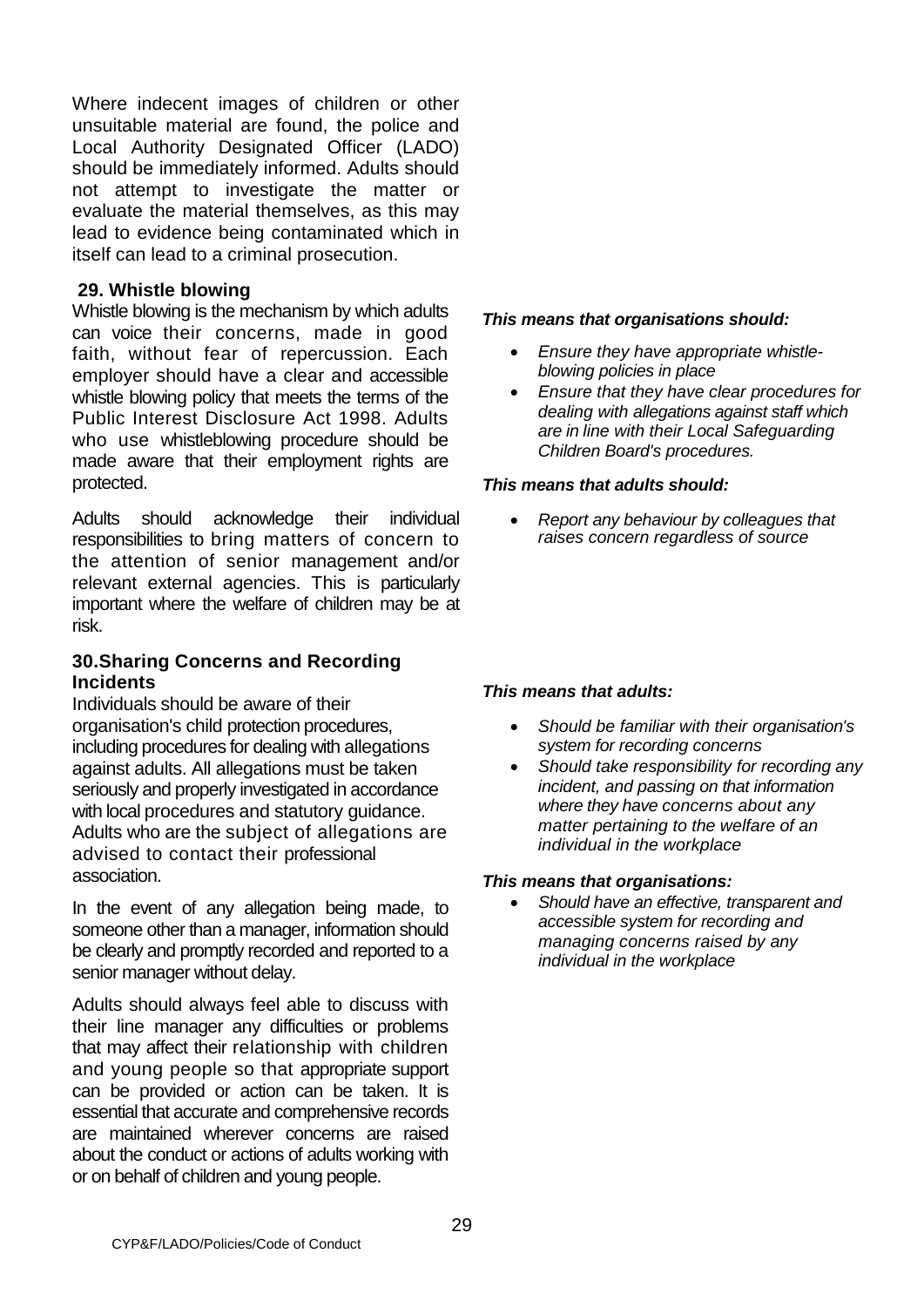# **31. Teachers Standards**

A teacher is expected to demonstrate consistently high standards of personal and professional conduct. The following statements define the behaviour and attitudes which set the required standard for conduct throughout a teacher's career. Schools should expect the same standards of behaviour for all staff who represent the school irrespective of role.

Teachers/staff uphold public trust in the profession and school and maintain high standards of ethics and behaviour, within and outside school, by:

- Treating pupils with dignity, building relationships rooted in mutual respect, and at all times observing proper boundaries appropriate to a teacher's professional position
- Having regard for the need to safeguarding pupil's well-being, in accordance with statutory provisions
- Showing tolerance of and respect for the rights of others
- Not undermining fundamental British values, including democracy, the rule of law, individual liberty and mutual respect, and tolerance of those with different faiths and beliefs
- Ensuring that personal beliefs are not expressed in ways which exploit pupil'' vulnerability or might lead them to break the law

Teachers/staff must have proper professional regard for the ethos, policies and practices of the school in which they teach, and maintain high standards in their own attendance and punctuality.

Teachers/staff must have an understanding of, and always act within, the statutory frameworks which set out their professional duties and responsibilities.

This should include expressing radical or extremist views.

#### *This means that organisations should:*

• *Ensure that the Induction performance management and recruitment policies reflect the expectation that extremist or radical views will not be tolerated*

#### *This means that adults should:*

• *Be aware that behaviour or communication either electronic or other communication which undermines fundamental British values, whether expressed inside or outside school will be reported and could lead to disciplinary action*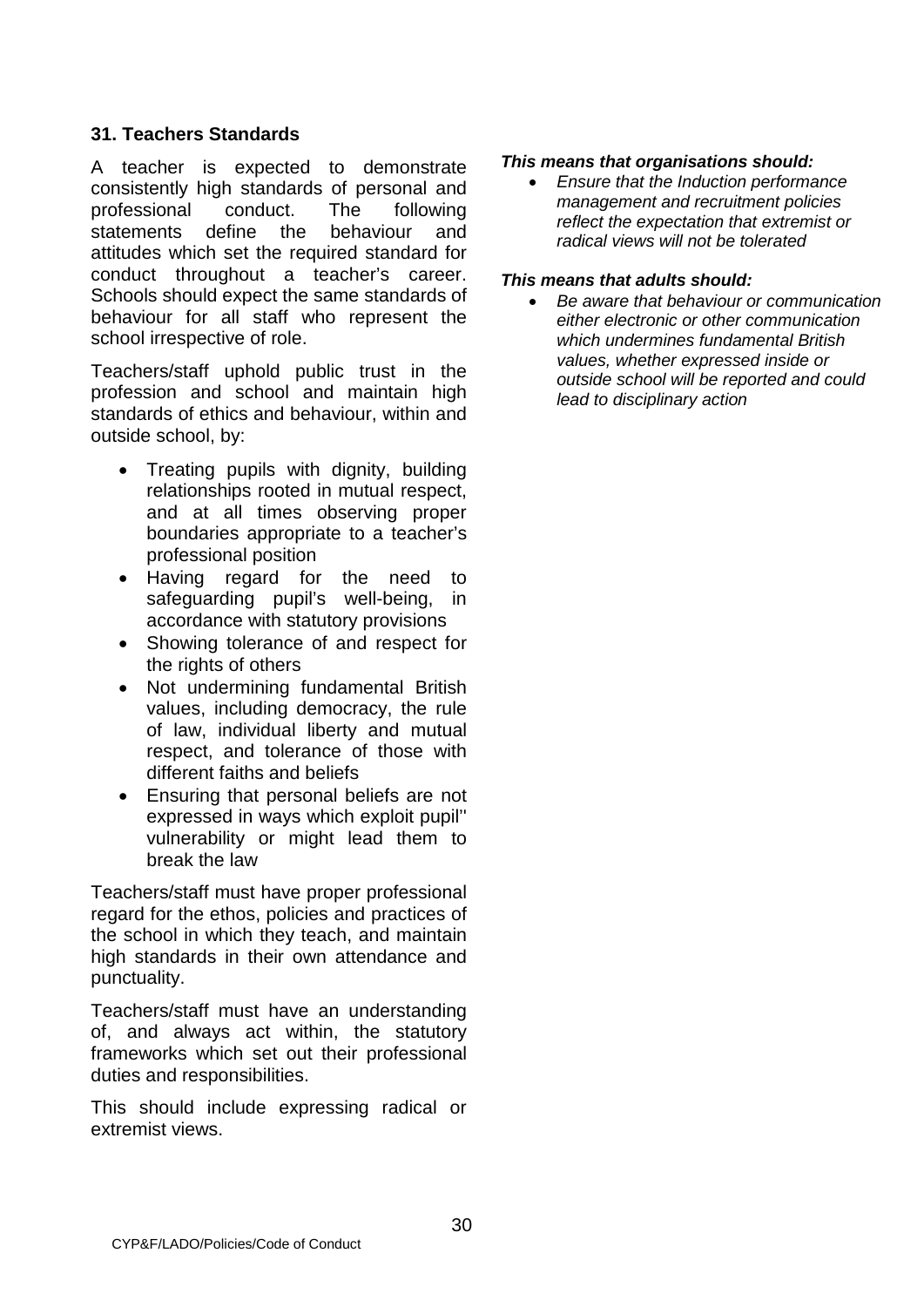# **APPENDIX 1**

This generic document can be used as a base upon which other disciplines/agencies develop specific quidance for adults working in specialised areas.